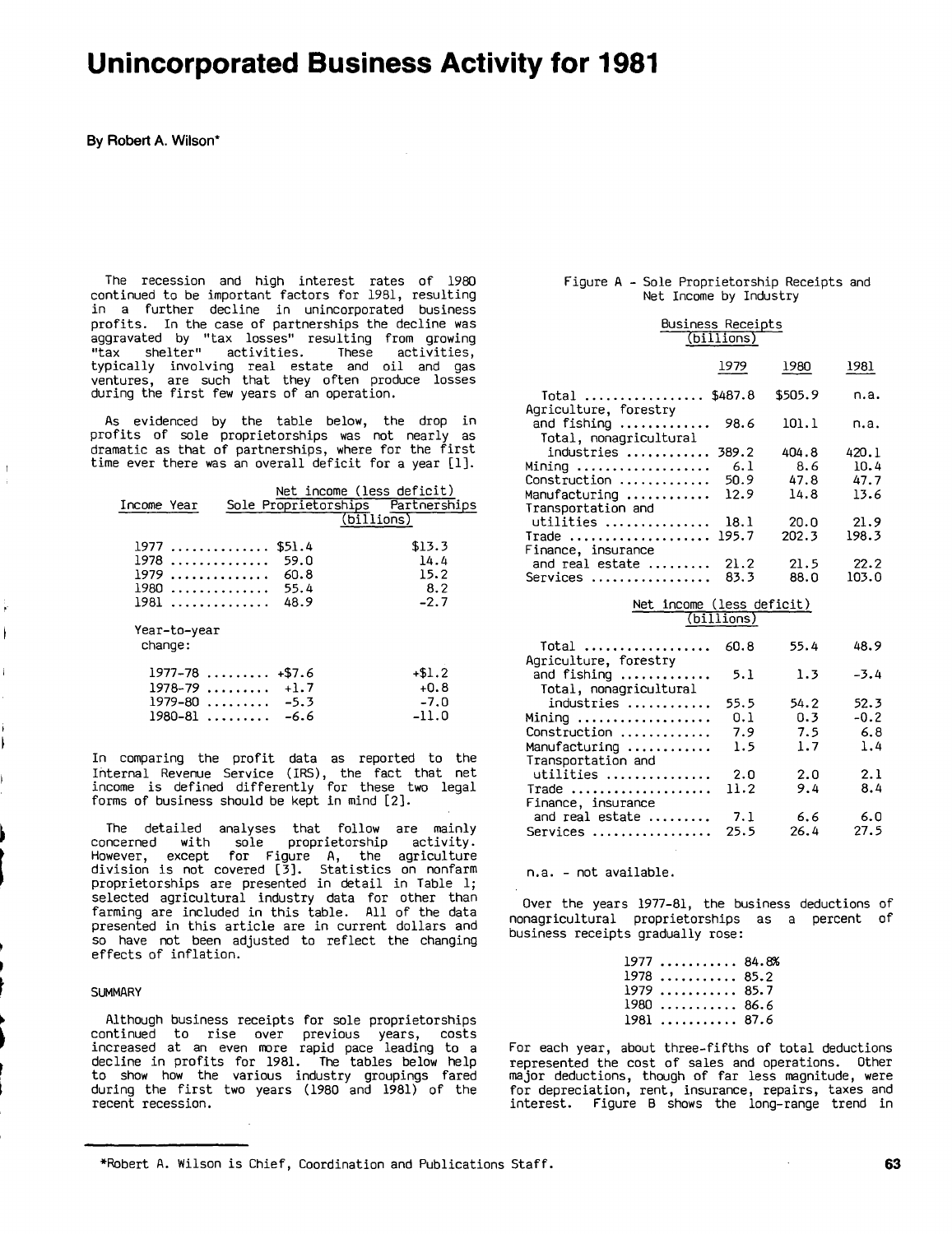regard to the latter two deductions in comparison to net income. For **1981,** the deduction for taxes paid decreased for the first time, possibly the effect of declining profits on state and local income taxes. The growth in the deduction for interest paid is not surprising in light of the rise in interest rates.

#### Wholesale and Retail Trade

Wholesale and retail trade and the service industries are normally associated with the sole proprietorship form of organization and **<sup>1981</sup>** was no The way wholesale and trade businesses weathered the recession differed markedly, however. As the table below shows, receipts of wholesalers were down sharply after **1979.** Retail sales, on the other hand, continued to increase, with **1981** the highest ever. Retail profits, on the other hand,,. continued their gradual decline, perhaps related to the high interest rates retailers had to deal with when they needed short-term credit. (Retailers accounted for about four-fifths of the interest deductions for the trade division). The interest income from retail installment sales, which would be expected to increase, was reported directly on the tax returns of the owners and was not considered to be sole proprietorship income.

|                                                                                                   | <b>Business</b><br>receipts<br>(billions)      | Net income<br>less deficit<br>(billions) |
|---------------------------------------------------------------------------------------------------|------------------------------------------------|------------------------------------------|
| Wholesale trade:                                                                                  |                                                |                                          |
| 1977<br>.<br>1978<br>. . <b>.</b><br>1979<br>. <b>.</b><br>1980<br>. <b>.</b><br>1981<br><u>.</u> | \$33.5<br>39.1<br>43.8<br>42.7<br>29.2         | \$2.5<br>3.2<br>3.2<br>3.1<br>1.9        |
| Retail trade:<br>1977<br>.<br>1978<br>.<br>1979<br>1980<br>1981                                   | \$123.6<br>135.8<br>146.1<br>$-153.8$<br>157.8 | \$6.9<br>$-7.1$<br>7.3<br>5.7<br>5.6     |

Wholesale and retail trade not allocable:

| $1977$ \$ 3.4        |      | \$0.3      |
|----------------------|------|------------|
| $1978$ 4.2           |      | <b>0.5</b> |
| $1979$ 5.7           |      | 0.6        |
| $1980 \ldots \ldots$ | -5.8 | 0.6        |
| $1981$ 11.3          |      | n.9        |

As would be expected, trends within the trade division varied greatly, with those businesses that were distributors of staples such as food much better off during the **1980-81** period than distributors of items whose purchase could be postponed or dispensed Industries' such as general merchandise which includes small department or specialty stores; eating and drinking establishments; furniture stores; and even apparel stores, all suffered as <sup>a</sup> result.

**<sup>A</sup>** possible statistical limitation in evaluating the data for the trade division is the sharp increase in the category "wholesale and retail trade not "wholesale and retail trade not allocable" from'1980 to **1981.** This group represents businesses whose distribution activities could not be identified for the statistics. For **1981,** the number of such businesses had nearly doubled over the year before. Additional information on the "not allocable" statistics is presented in the data limitations section at the end of this article.



Among the retail trade industries, the automotive group deserves special mention since it includes over half of the Nations' total of new and used car and truck dealerships (albeit the smaller ones in terms of total sales volume) and nearly half of the gasoline' service stations (excluding those operated directly **by** oil companies). Over the years, it has been the service stations that have dominated the automotive group for sole proprietorships. **'** While the number of stations that were sole proprietorships have declined [41, e.g., for **1972,** there were nearly 200,000, for **1981','** the total number was less than **100,000.** Dollar-wise, gasoline sales reached an all-time high,for **<sup>1980</sup>** (\$40.2 billion), dropping only **\*** slightly (to **\$39.2** billion) for **1981.** Even so, profits were down **by, <sup>25</sup>** percent for **1981.** An increase in interest deductions was a contributing factor.

# **Services**

The service industries appeared to have been little affected **by** the recession, with the number of firms and the amounts for receipts and profits all on the increase over the five-year period, **1977-1981.**

At the beginning of this period, there were **3.3** million such businesses. **By** the end of **1981,** there were approximately 4 million. Over the period service businesses accounted for around 40 percent of all nonagricultural proprietorships. Moreover, they<br>accounted for about 20-25 percent of total for about 20-25 percent of total nonagricultural proprietorship receipts and <sup>a</sup> growing percent of the profits; for **.1981,** service industry profits accounted for more than **<sup>50</sup>** percent for the first time. In part, this may be an indication of the long-range transition of the national economy to one that is service-oriented. In part also, it reflects the public's perception of necessities in contrast to luxuries during a time of austerity: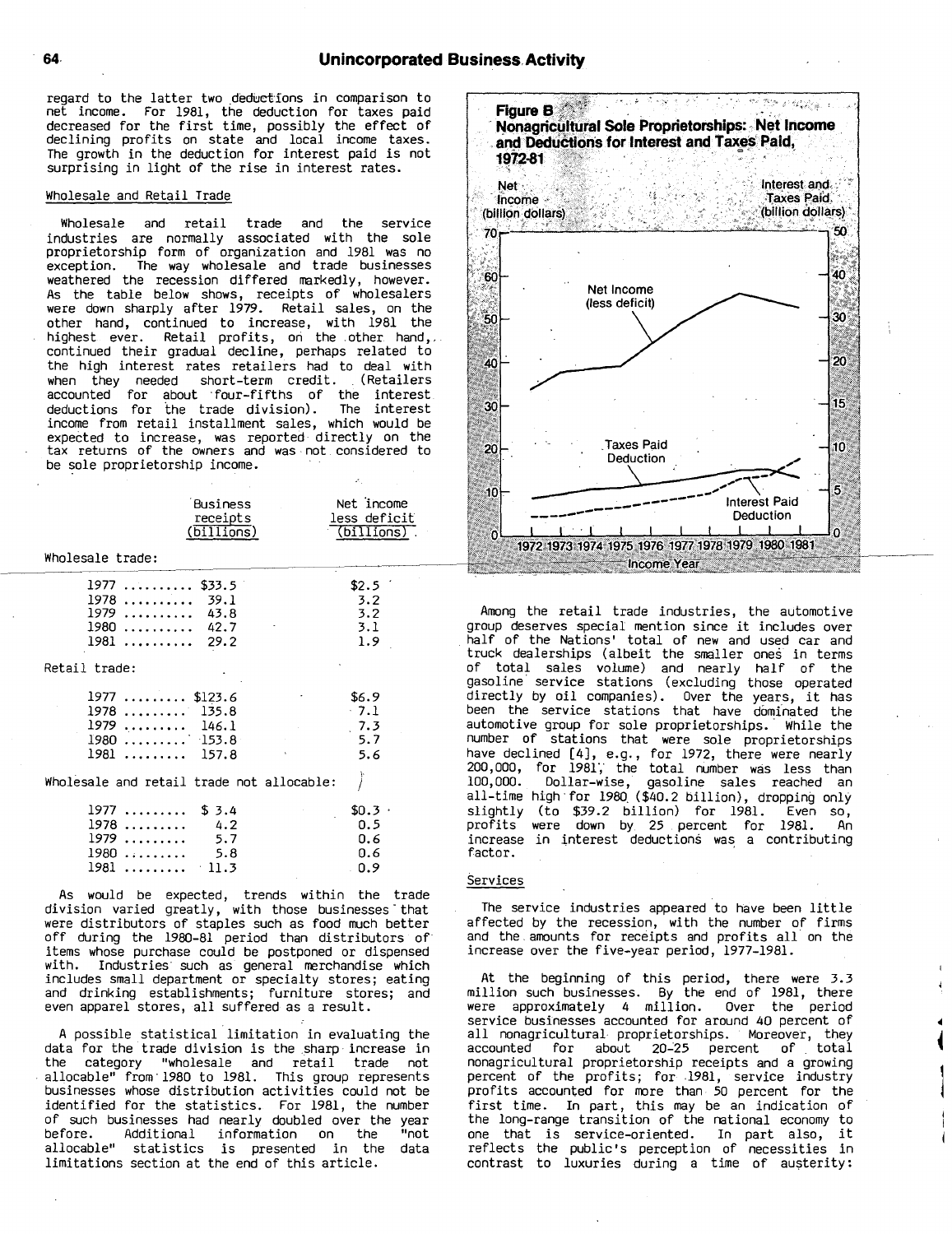automobiles must be repaired if they are not to be replaced; medical services that are required must be obtainable; and, in regard to personal services, those that are always in demand must always be available, recession or not. This includes dry cleaners, laundries, barber and beauty shops, funeral homes, and various types of repair services besides automobile.

Medical and legal services, together, have comprised the largest category within the services division for some years now. Medical and health services alone account for **25-30** percent of the receipts and around 40 percent of service industry profits (although only about **10** percent of the number of businesses). It is interesting to note that from **1977** to **1981,** the profits of the medical group gradually declined relative to total services, from 43 to **38** percent.

Physicians and dentists account for most of the activity in the medical and health services group. The fact that their number seem to have remained relatively constant in recent years (around **150,000** physicians and **85,000** dentists) may well be because more of them have adopted the corporate form of business organization for their practice than to any lack of growth in their total number.

 $\mathbf{I}$ 

Receipts and profits for recent years are shown below for sole proprietorship physicians and dentists:

|                      |                                                                                           | Business<br>receipts<br>$(\overline{\text{billions}})$ | Net income<br>(less deficit)<br>(billions) |
|----------------------|-------------------------------------------------------------------------------------------|--------------------------------------------------------|--------------------------------------------|
|                      | Offices of physicians:                                                                    |                                                        |                                            |
| Offices of dentists: | $1977$ \$9.3<br>$1978$ 9.1<br>1979  10.1<br>$1980 \ldots \ldots \ldots 9.9$<br>1981  10.0 |                                                        | \$5.3<br>5.1<br>5.6<br>5.3<br>5.2          |
|                      | 1977<br>1978<br>$1979$ 6.8<br>$1980 \dots 7.1$<br>1981                                    | \$6.1<br>6.9<br>7.7                                    | \$2.8<br>2.9<br>2.8<br>2.9<br>3.0          |

The data tend to confirm that the recession had little effect on the professional income of these individuals. The data also show that physicians and dentists, in common with other self-employed professional people, had rates of return (net income on business receipts) that were among the highest in the sole proprietorship sector, although there were some indications of <sup>a</sup> slight decline over the five-year period as shown above.

Aside from medical and health services, legal services (mainly lawyers in private practice) was a large and growing activity. These firms increased in number from **163,000** in **1977** (and **135,000** in **1972),** to nearly 200,000 in **1981.** Other trend data for the legal services group are shown below:

|                                                                         | Business<br>receipts<br>$\overline{\text{bilions}}$ | Net income<br>(less deficit)<br>(billions) |
|-------------------------------------------------------------------------|-----------------------------------------------------|--------------------------------------------|
| Legal services:                                                         |                                                     |                                            |
| $1977$ \$5.6<br>19785.8<br>$1979$ 6.3<br>$1980 \dots 666$<br>$1981$ 7.8 |                                                     | \$2.8<br>2.8<br>2.9<br>3.2<br>3.3          |

Still other major growth areas in the services division were so-called business services, especially for management and public relations; personal services, in particular barber and beauty shops; amusement and recreation services, notably for the group entitled producers, orchestras and entertainers; and automotive repair and services, mainly those engaged in general automotive repairs.

# Construction

or the third straight year, construction receipts and profits declined. These declines followed the general decline in new housing starts and were particularly evident in the case of general building contractors (and operative builders). The receipts for these contractors were at an all-time high in **<sup>978</sup>** and declined thereafter. However, profits for them did not peak until <sup>a</sup> year later before dropping **off.**

Special trade contractors tend to play <sup>a</sup> dominant role in the construction industry statistics. These contractors, whether small businesses self-employed individuals, are engaged in activities such as carpentering, flooring, painting, masonry and the like. This group fared somewhat better than general building contractors, perhaps because their businesses were not necessarily tied to new housing, but included work done on older structures as well. As <sup>a</sup> result, their receipts were at the highest in **1981,** though their profits for that year were off sharply. This was especially so for those involved in masonry, plastering (and related activities), and carpentering.

Receipts and profits for general trade contractors and operative builders and for special trade contractors are summarized below:

| Business               | Net income     |
|------------------------|----------------|
| receipts<br>(billions) | (less deficit) |
|                        | (billions)     |

General trade contractors and operative builders:

| $1977$ \$16.1<br>1978<br>20.3<br>1979  19.4<br>$1980$ 16.9<br>1981<br>16.4          | \$1.5<br>1.9<br>2.0<br>1.7<br>1.5 |
|-------------------------------------------------------------------------------------|-----------------------------------|
| Special trade contractors:                                                          |                                   |
| $1977$ \$22.9<br>1978<br>27.1<br>$1979$ 28.2<br>$1980$ 27.3<br>.<br>1981.<br>- 28.6 | \$4.5<br>5.6<br>5.5<br>5.3<br>4.9 |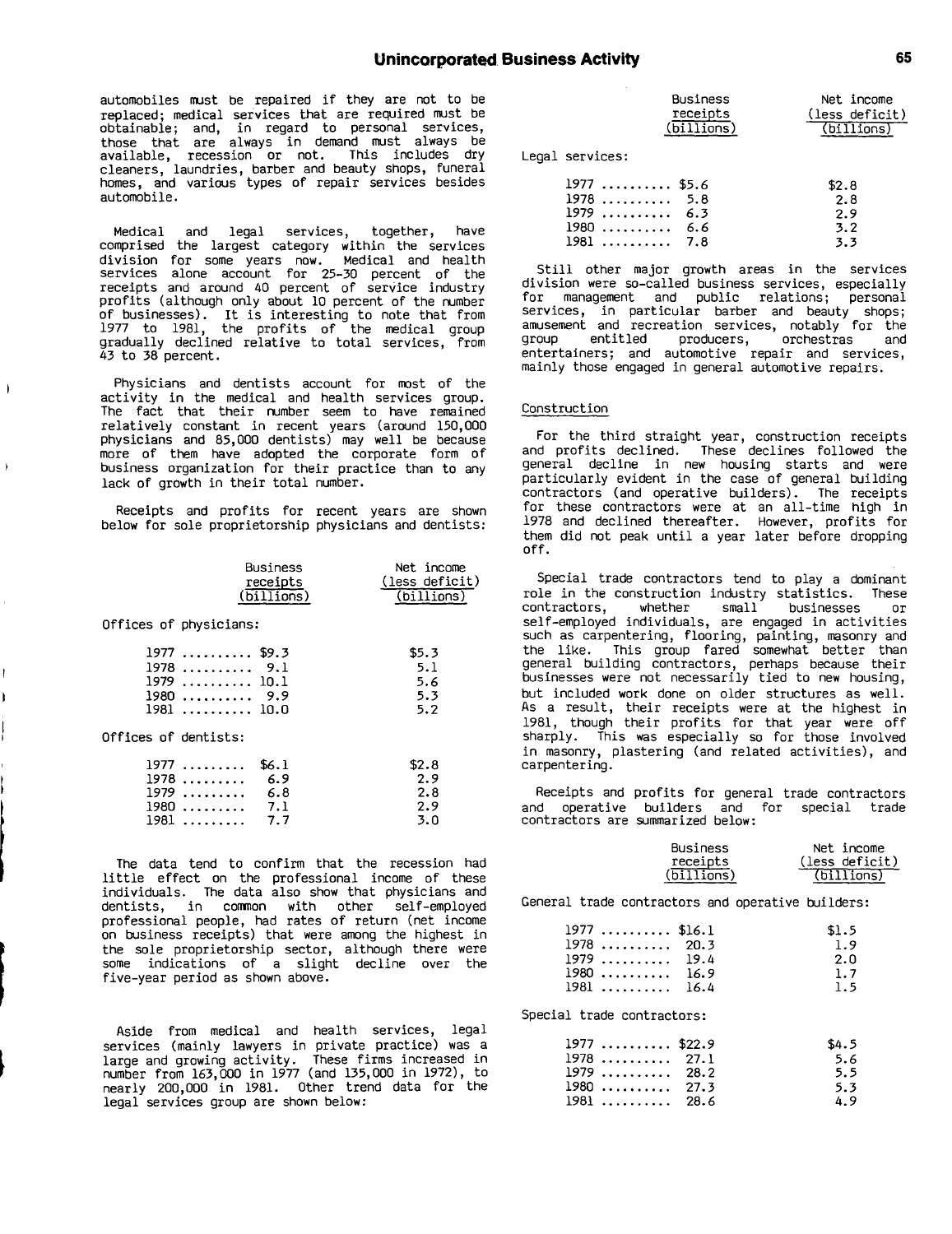### Finance, insurance and real estate

Just two industries in finance, insurance, and real estate accounted for the major role played **by** this industrial division in the statistics for sole.' proprietorships. They were insurance agents, brokers and service and real estate agents,  $,\,$  brokers and managers. While sales and profits <sup>o</sup> **, f'** the former continued to rise in 1980 and 1981, profits for the latter took a drop, although the sales<sub>{</sub> to which they were related seemed to have stabilized, somewhat. Here, again, this was only for $_{\odot}$  the sole  ${\sf proportion}$  part of the industry; the finance, insurance and real estate division is dominated by corporations with a major role played by partnerships in regard to real estate.

Receipts and profits for the two major sole proprietorship industries are: summarized below:

| Business                       | Net income     |
|--------------------------------|----------------|
| receipts                       | (less deficit) |
| $(\overline{\text{billions}})$ | (billions)     |

Insurance agents, brokers.and service:

| $. 1977$ \$5.4 |  | \$2.5   |
|----------------|--|---------|
| $1978$ 5.5     |  | 2.4     |
| $1979$ 5.8     |  | $2.4$ . |
| $1980$ 6.5     |  | 2.7.    |
|                |  | 2. R    |

Real-estate-agents<del>, brokers-and-managers:</del>

| $1977$ \$8.5                     |  |             | \$3.4            |  |
|----------------------------------|--|-------------|------------------|--|
| $1978$ 9.7                       |  |             | .3.9             |  |
| $1979$ 10.8                      |  |             | 4.2 <sub>1</sub> |  |
| $1980 \ldots \ldots \ldots 9.8$  |  |             | 3.4              |  |
| $1981 \ldots \ldots \ldots 10.3$ |  | and the sea | $2.7$ .          |  |
|                                  |  |             |                  |  |

**.** The' real estate group also was noted for its tax shelter activities, although, most **of** these undertakings were Joint, ventures, organized as partnerships. **A '** <sup>s</sup> in the case- of partnerships, the owner-investor had to be willing to sustain short-term losses in exchange for potentially high rates of return later on in terms of profits, capital gains and various income tax deductions, such as for depreciation. Concentrated in such real estate industries as operators and lessors of buildings or as subdividers and developers, these operations for proprietorships appeared in the main to, be small scale, judging **by** the statistics. An overall deficit of **\$50** million was reported for the two industries combined for, **1981,** compared to an overall profit of less than **\$1** million for **1980.** In contrast, partnership profits for these two industries for **<sup>1981</sup>** were <sup>a</sup> negative **\$7.6** billion and for **<sup>1980</sup>** <sup>a</sup> negative **\$3.6** billion.

#### **All** other industries

**Of** far less significance to sole proprietorships are mining; manufacturing; and **'** transportation, communication, electric, gas and sanitary services. Mining was almost entirely oil extraction and many of the operations were undoubtedly tax shelters that required risk-taking, but that also offered benefits to the owner-investor similar to those mentioned for the real 'estate industries (except that deductible losses were limited). The widely fluctuating profits from year to year may be indicative of the speculative nature of these ventures, while the increasing receipts, especially in **1981,** may reflect

some of the initial results of domestic oil price decontrol which preceded the gradual decline in oil prices that **;** followed.

The **.** dominant activity in the transportation and public -utility division insofar as sole proprietorships are concerned is trucking, which represents about three-fourths of the receipts and profits for the division. The recession did not appear to have had a noticeable effect on trucking as the industry as a whole continued to hold its own over the railroads in the transport of freight. Even so, data for recent years show <sup>a</sup> slight decline in profit **I** ability for this proprietorship industry.

Three industries account for most of the proprietorship activity in manufacturing: lumber and wood products, publishing and printing, and machinery (other than electrical). Lumber and wood reached <sup>a</sup> recent high in sales and profits for **1980,** which then decreased in 1981, in response to the decline in the **' \*** construction industry which began the year before

**I**

**I I**

Publishing and printing profits stayed about the same for 1979-1981, although the corresponding sales continued to **:** climb throughout this perio **' d.** Nonelectrical machinery followed about the same path as the lumber industry, with the effects of the recession first noticeable in the **<sup>1981</sup>** statistics following what appears, to have been <sup>a</sup> banner year in 1980 (at least for those that were proprietorships).

# **DATA SOURCES** AND-LIMITATIONS-

**<sup>A</sup>** general description **of** sampling procedures and data limitations applicable td the Statistics of Income (SOI) tabulations is contained in the Appen dix **'** to this report. Specific information applicable to **<sup>1981</sup>** sole proprietorship data is presented below.

#### Sample Selection

The **<sup>1981</sup>** sole proprietorship statistics are based on <sup>a</sup> sample of individual income tax returns, Forms 1040, processed **by** the IRS during **1982.** The sample was stratified based on presence or absence of Schedule **C,** Profit (or loss) from Business or Profession; State in which filed; adjusted gross income or deficit or largest selected source of income or loss; and size of business plus farm receipts. The returns were selected at rates that ranged from 0.05 percent to 100 percent. There were **55,649** returns in the sample drawn from a population of **9,949,028.**

# Limitations

Because the data presented in this article are estimates based on a sample of documents filed with the IRS, they are subject to sampling, as well as nonsampling, error. To properly use the statistical data provided,. the **'\_** magnitude'. of the potential sampling error must be known.

For the sole proprietorship data, the table below presents approximated coefficients of variation (,CV's) for frequency estimates.\* **'** The approximate CV's shown here are intended only as a general indication<br>of the reliability of the data. For a number other than those shown below, the corresponding CV's can be estimated by interpolation. The reliability of estimates based on samples and the use of coefficients of variation for evaluating the precision of sample estimates are discussed in the Appendix.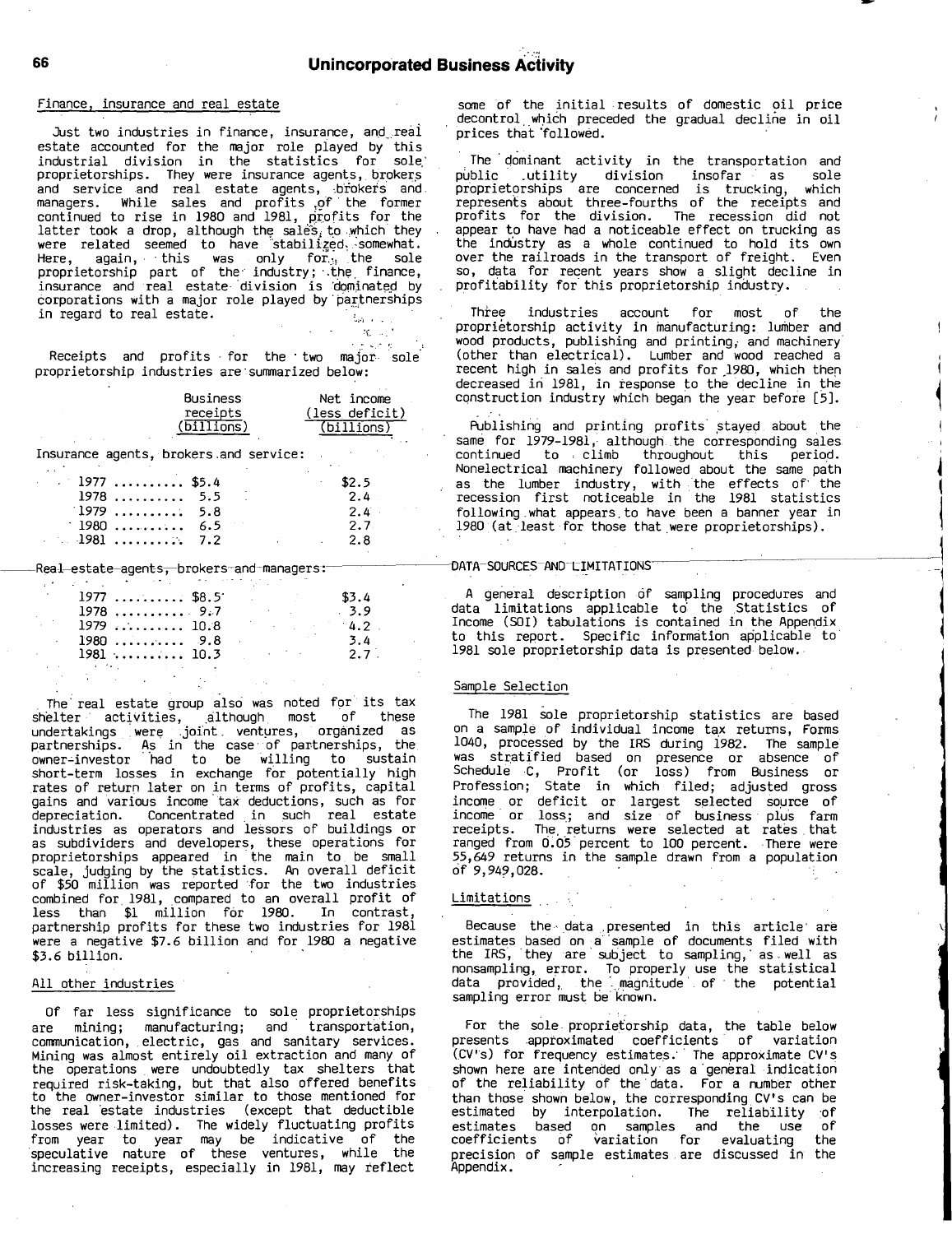| Number of Returns                  | Approximated<br>Coefficient of Variation |
|------------------------------------|------------------------------------------|
| 1,242,100<br>198,700               | .02<br>۰05.<br>.10                       |
| 49,700<br>12,400<br>5,500<br>2,000 | . 20<br>.30<br>. 50                      |

The **<sup>1981</sup>** data are not altogether comparable with prior years. For this year, when there was more than one business schedule associated with <sup>a</sup> return, data from them were combined in order to simplify statistical processing. Because of this processing change, the frequencies in table **I** are described as representing the "number of returns", whereas for previous years they were described as representing the "number of businesses". As <sup>a</sup> corollary to the change in processing, industry statistics for **<sup>1981</sup>** were affected to the extent that "multiple businesses" associated with <sup>a</sup> given return may have reflected different business activities so that for **1980,** for example, each business was independently represented in the industry statistics. For **<sup>1981</sup>** the multiple businesses reported on <sup>a</sup> return were ali classified into the one industrial activity that predominated.

Another notable change in the **<sup>1981</sup>** statistics compared to **<sup>1980</sup>** results from the increases in the industry statistics for the various "nature of business not allocable" categories. This **is** attributable to the increased use for statistical purposes of the industry codes assigned to the return for IRS revenue processing purposes. Previously, each such code (which was based on the taxpayer's narrative description of the business activity that accounted for the largest percentage of gross receipts) was verified during the statistical processing of returns included in the SOI sample using, for example, reference books and information found elsewhere in the return. This verification could not be made during IRS mainline processing because the sample returns were not designated until afterwards. In the course of mainline processing, if the business activity could not be readily ascer-tained, it was coded in one of the "not allocable" groups. **<sup>A</sup>** further examination of sampled returns used for the statistics for "wholesale and retail trade not allocable" is underway to see if it is possible to code such returns more precisely in the future, while continuing to utilize other industry codes assigned during revenue processing.

Finally, for **1981,** data from Schedule F, Farm Income and Expenses, and from Form **4835,** Farm Rental Income and Expenses and Summary of Gross Income from Farming or Fishing, were not obtained as part of the **SOI** sample used for the sole proprietorship statistics. Because of the resulting absence of data on farming, the agriculture division has been omitted from most of the analyses. However, in Table **1,** data (from Schedules **<sup>C</sup>** only) are included in the selected agricultural industry statistics presented for agricultural services; forestry; and fishing, hunting and trapping.

Nevertheless, for purposes of this article, farm net income has been projected to facilitate comparisons with **1980.** The **1981** estimate was based on the average relationship between SOI farm income statistics for **1976-80** reported as <sup>a</sup> source of income **by** the taxpayer in computing income tax on Form 1040 and the farm income data from supporting Schedule <sup>F</sup> **[6]. ,** For several reasons, data from the two sources are not the same. Farm net income statistics from Schedule <sup>F</sup> were generally about 20 percent higher than the corresponding amounts based on the Form 1040 itself, although farm deficit statistics from the two sources were generally within <sup>2</sup> percent of one another. Data for farm landlords were based on the **1976-80** relationships between the farm rental net income statistics from Form **<sup>4835</sup>** and rental income from all sources from Schedule **E,** Supplemental Income Schedule **[7].** Farm rental net income statistics averaged **<sup>18</sup>** percent of the statistics for total rental net income, while statistics for farm rental net losses averaged <sup>2</sup> percent of the total for rental net losses.

#### **NOTES AND REFERENCES**

- **[11** The **1981** totals for sole proprietorship net income are projections from **1980** because data on farming were not tabulated. Net income shown below for total agriculture, forestry and fishing was also projected. For the methodology used, see "Data Sources and Limitations" at the end of this article.
- [21 Unlike partnerships, sole proprietorship net income excludes income from investments. Also, business deductions for salaries paid to owners and for charitable contributions are not allowed. (Investment income and salaries of the owner are reported as his or her personal income and charitable contributions are considered to<br>be a personal deduction). In addition, sole be <sup>a</sup> personal deduction). In addition, sole proprietorships, unlike partnerships, are allowed to deduct, as business expenses, "additional first-year depreciation", depletion on oil and gas wells and foreign taxes paid (unless the owner elects to claim these taxes as <sup>a</sup> credit against income tax). For additional information, see Wilson, Robert **A.,** "Unincorporated Business Activity for **1979", SOI** Bulletin, Vol. **1,** No. **3,** page 41.
- **[31** See 2, above.
- [41 For <sup>a</sup> description of the comparability of frequency estimates for sole proprietorships for **<sup>1981</sup>** with prior years, see "Data Sources and Limitations" at the end of this article.
- **[5]** For information about corporations in the lumber industry, see Shaifer, Nathan F. and Myles, George **A.,** "Financial Characteristics of the Lumber and Paper Industries for 1980" in this issue.
- **[61** See **U.S.** Department of the Treasury, Internal Revenue Service, Statistics of Income **--** Individual Income Tax Returns for 1976-80;<br>Statistics of Income -- Sole Proprietorship<br>Returns for 1977-80; and Statistics of Income --**0** come Business Income Tax Returns for **1976.**
- **[71** Ibid.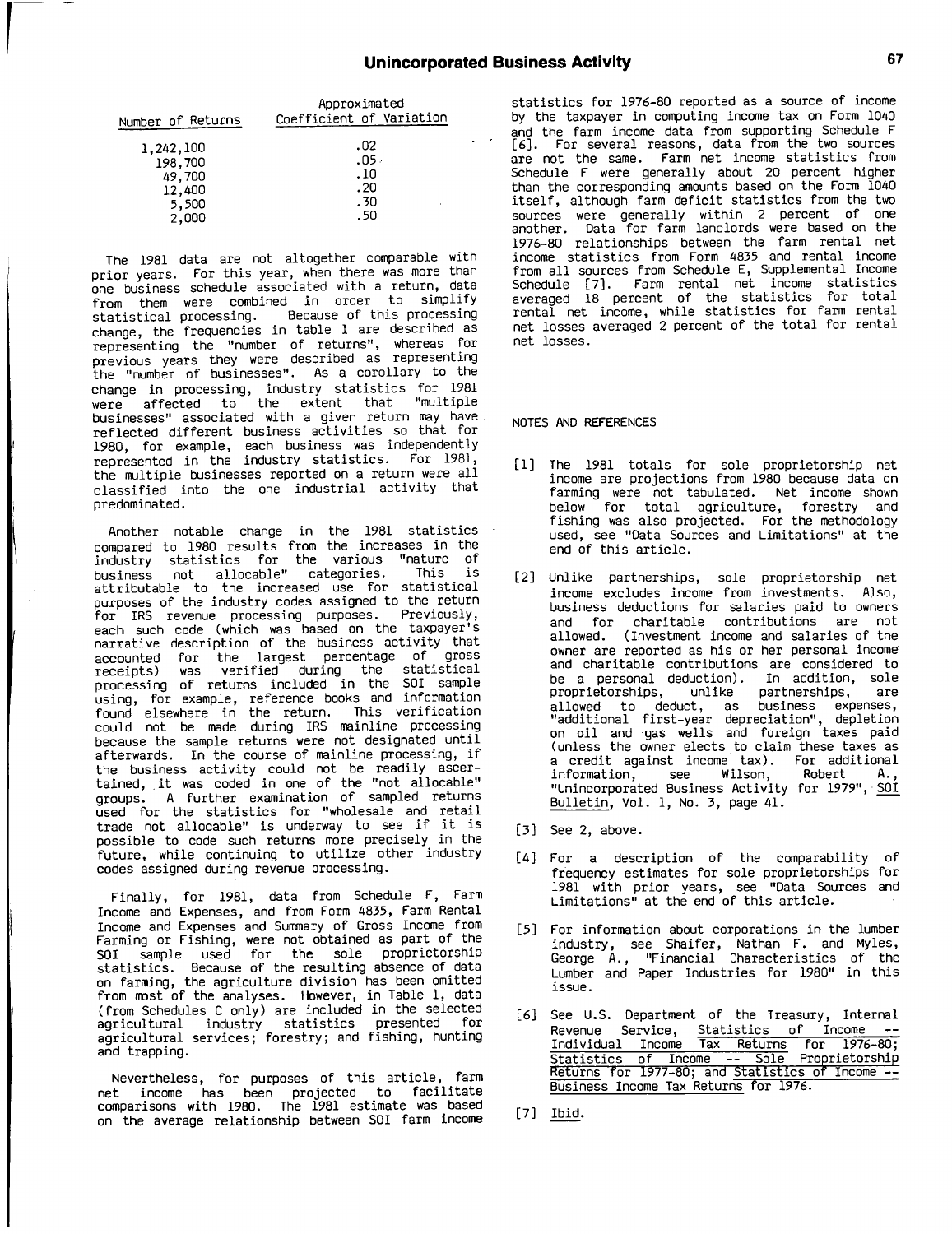| =<br>\$<br>}<br>=<br>$\ddot{\phantom{0}}$<br>$\overline{\phantom{a}}$ |                   |
|-----------------------------------------------------------------------|-------------------|
| $\ddot{\phantom{a}}$<br>į                                             |                   |
| Ī<br>ĺ<br>e Propri<br>$\ddot{\bullet}$<br>֞                           | las monomi a<br>Ī |
| ;                                                                     |                   |

| and Net Income, by I                                                                                                                                                                                                                 |                                                                                |
|--------------------------------------------------------------------------------------------------------------------------------------------------------------------------------------------------------------------------------------|--------------------------------------------------------------------------------|
|                                                                                                                                                                                                                                      |                                                                                |
|                                                                                                                                                                                                                                      |                                                                                |
|                                                                                                                                                                                                                                      |                                                                                |
|                                                                                                                                                                                                                                      |                                                                                |
|                                                                                                                                                                                                                                      |                                                                                |
| <b>Contract Contract of the Contract of the Contract of the Contract of the Contract of the Contract of the Contract of the Contract of the Contract of the Contract of the Contract of the Contract of the Contract of the Cont</b> |                                                                                |
| ו<br>ו                                                                                                                                                                                                                               |                                                                                |
|                                                                                                                                                                                                                                      |                                                                                |
|                                                                                                                                                                                                                                      |                                                                                |
| <b>Netters Store the Second Store Store Store Second Store Store Second Store Store Store Store Store Store Store Store Store Store Store Store Store Store Store Store Store Store Store Store Store Store Store Store Store St</b> |                                                                                |
|                                                                                                                                                                                                                                      |                                                                                |
|                                                                                                                                                                                                                                      |                                                                                |
|                                                                                                                                                                                                                                      |                                                                                |
|                                                                                                                                                                                                                                      |                                                                                |
|                                                                                                                                                                                                                                      |                                                                                |
| DUDIT SSDIISTO                                                                                                                                                                                                                       |                                                                                |
|                                                                                                                                                                                                                                      |                                                                                |
|                                                                                                                                                                                                                                      |                                                                                |
|                                                                                                                                                                                                                                      |                                                                                |
|                                                                                                                                                                                                                                      |                                                                                |
|                                                                                                                                                                                                                                      |                                                                                |
|                                                                                                                                                                                                                                      |                                                                                |
| - Sababa<br>Danama<br>D                                                                                                                                                                                                              |                                                                                |
|                                                                                                                                                                                                                                      |                                                                                |
|                                                                                                                                                                                                                                      |                                                                                |
|                                                                                                                                                                                                                                      |                                                                                |
|                                                                                                                                                                                                                                      |                                                                                |
| 1 :SasSalusha di!!S.Dia:nh1) anno — :                                                                                                                                                                                                | s are estimates based on samples -- money amounts are in thousands of dollars) |
|                                                                                                                                                                                                                                      |                                                                                |
|                                                                                                                                                                                                                                      |                                                                                |
|                                                                                                                                                                                                                                      |                                                                                |
|                                                                                                                                                                                                                                      |                                                                                |
|                                                                                                                                                                                                                                      |                                                                                |

|                                                           |                      |                             |              | Businesses with and without | income<br>ě                                                                                                                |                                                                                                                                                                                                                                                  |                     |                   |                      | Businesses          | net income<br>ş                                                                                                                                                 |         |        |            |  |
|-----------------------------------------------------------|----------------------|-----------------------------|--------------|-----------------------------|----------------------------------------------------------------------------------------------------------------------------|--------------------------------------------------------------------------------------------------------------------------------------------------------------------------------------------------------------------------------------------------|---------------------|-------------------|----------------------|---------------------|-----------------------------------------------------------------------------------------------------------------------------------------------------------------|---------|--------|------------|--|
| Industry                                                  | Number of<br>returns | <b>Business</b><br>receipts | Depreciation | Taxes paid<br>deduction     | Interest                                                                                                                   | <b>Porver</b>                                                                                                                                                                                                                                    | ්සෙන<br>මෙරි<br>රවේ | Number<br>returns | Business<br>receipts | <b>Depreciation</b> | Taxes paid<br>deduction                                                                                                                                         | Interes | Payrol | incom<br>ž |  |
|                                                           | Ξ                    | Q                           | 6            |                             |                                                                                                                            | Θ                                                                                                                                                                                                                                                |                     | ®,                |                      |                     |                                                                                                                                                                 |         |        | 회          |  |
|                                                           | 9,584,790            |                             |              | ,961,05                     | $\frac{(5)}{052,33}$                                                                                                       | 39,672,45                                                                                                                                                                                                                                        | 53,071,62           |                   | (9)<br>152,669,56:   |                     | $\frac{(1)}{0.066,55}$                                                                                                                                          |         |        |            |  |
| Agricultural services, forestry, and fishing              | 256,496              |                             |              |                             |                                                                                                                            |                                                                                                                                                                                                                                                  |                     |                   |                      |                     |                                                                                                                                                                 |         |        | 1,319,03   |  |
|                                                           | 182,858              |                             |              |                             |                                                                                                                            |                                                                                                                                                                                                                                                  |                     |                   |                      |                     |                                                                                                                                                                 |         |        |            |  |
|                                                           | 13.279               |                             |              |                             |                                                                                                                            |                                                                                                                                                                                                                                                  |                     |                   |                      |                     |                                                                                                                                                                 |         |        |            |  |
| Animal services, except livestock breeding and veterinary | 43,824<br>13.07      |                             |              |                             |                                                                                                                            |                                                                                                                                                                                                                                                  |                     |                   |                      |                     |                                                                                                                                                                 |         |        |            |  |
|                                                           |                      |                             |              |                             |                                                                                                                            |                                                                                                                                                                                                                                                  |                     |                   |                      |                     |                                                                                                                                                                 |         |        |            |  |
|                                                           | 91.419<br>21.419     |                             |              |                             |                                                                                                                            |                                                                                                                                                                                                                                                  |                     |                   |                      |                     |                                                                                                                                                                 |         |        |            |  |
|                                                           | 18,729<br>54.90      |                             |              |                             | a kestedel a sereda da sere passante estede<br>1 estedes da sereda da sere passante estedes<br>1 estedes da serega da sere | <b>a</b> raznada – panala – panala – panala – panala – panala – panala – panala – panala – panala – panala – panala<br><b>1988 – panala – panala – panala – panala – panala – panala – panala – panala – panala – panala – panala – pan<br/></b> |                     |                   |                      |                     | a stranger a fragt a stranger sødelt a fragt.<br>Stranger af stranger af stranger sødelt andet sødelt af sødelt af sødelt af sødelt af sødelt af sødelt af søde |         |        |            |  |
|                                                           | 123,780              |                             |              |                             |                                                                                                                            |                                                                                                                                                                                                                                                  |                     |                   |                      |                     |                                                                                                                                                                 |         |        |            |  |
|                                                           | 5,058                |                             |              |                             |                                                                                                                            |                                                                                                                                                                                                                                                  |                     |                   |                      |                     |                                                                                                                                                                 |         |        |            |  |
|                                                           | 2.999                |                             |              |                             |                                                                                                                            |                                                                                                                                                                                                                                                  |                     |                   |                      |                     |                                                                                                                                                                 |         |        |            |  |
|                                                           | 7,953<br>107.77      |                             |              |                             |                                                                                                                            |                                                                                                                                                                                                                                                  |                     |                   |                      |                     |                                                                                                                                                                 |         |        |            |  |
|                                                           |                      |                             |              |                             |                                                                                                                            |                                                                                                                                                                                                                                                  |                     |                   |                      |                     |                                                                                                                                                                 |         |        |            |  |
|                                                           | 1,007,80             |                             |              |                             |                                                                                                                            |                                                                                                                                                                                                                                                  |                     |                   |                      |                     |                                                                                                                                                                 |         |        |            |  |
| General building contractors and operative builders       | 227,050<br>229,341   |                             |              |                             |                                                                                                                            |                                                                                                                                                                                                                                                  |                     |                   |                      |                     |                                                                                                                                                                 |         |        |            |  |
|                                                           | 2,291                |                             |              |                             |                                                                                                                            |                                                                                                                                                                                                                                                  |                     |                   |                      |                     |                                                                                                                                                                 |         |        |            |  |
|                                                           | 36,135               |                             |              |                             |                                                                                                                            |                                                                                                                                                                                                                                                  |                     |                   |                      |                     |                                                                                                                                                                 |         |        |            |  |
|                                                           | 4,149<br>31,986      |                             |              |                             |                                                                                                                            |                                                                                                                                                                                                                                                  |                     |                   |                      |                     |                                                                                                                                                                 |         |        |            |  |
|                                                           | 815,306              |                             |              |                             |                                                                                                                            |                                                                                                                                                                                                                                                  |                     |                   |                      |                     |                                                                                                                                                                 |         |        |            |  |
|                                                           | 83,418               |                             |              |                             |                                                                                                                            |                                                                                                                                                                                                                                                  |                     |                   |                      |                     |                                                                                                                                                                 |         |        |            |  |
|                                                           | 138.89<br>83.89      |                             |              |                             |                                                                                                                            |                                                                                                                                                                                                                                                  |                     |                   |                      |                     |                                                                                                                                                                 |         |        |            |  |
| Masonry, stonework, tile setting, and plastering          | 63,441               |                             |              |                             |                                                                                                                            |                                                                                                                                                                                                                                                  |                     |                   |                      |                     |                                                                                                                                                                 |         |        |            |  |
|                                                           | 212,635              |                             |              |                             |                                                                                                                            |                                                                                                                                                                                                                                                  |                     |                   |                      |                     |                                                                                                                                                                 |         |        |            |  |
|                                                           | 32,280               |                             |              |                             |                                                                                                                            |                                                                                                                                                                                                                                                  |                     |                   |                      |                     |                                                                                                                                                                 |         |        |            |  |
|                                                           | 18.676               |                             |              |                             |                                                                                                                            |                                                                                                                                                                                                                                                  |                     |                   |                      |                     |                                                                                                                                                                 |         |        |            |  |
|                                                           | 5.205                |                             |              |                             |                                                                                                                            |                                                                                                                                                                                                                                                  |                     |                   |                      |                     |                                                                                                                                                                 |         |        |            |  |
|                                                           | 197.218<br>17.021    |                             |              |                             |                                                                                                                            |                                                                                                                                                                                                                                                  |                     |                   |                      |                     |                                                                                                                                                                 |         |        |            |  |
| Footnotes at end of table.                                |                      |                             |              |                             |                                                                                                                            |                                                                                                                                                                                                                                                  |                     |                   |                      |                     |                                                                                                                                                                 |         |        |            |  |
|                                                           |                      |                             |              |                             |                                                                                                                            |                                                                                                                                                                                                                                                  |                     |                   |                      |                     |                                                                                                                                                                 |         |        |            |  |

í.

÷,  $\frac{\partial}{\partial \theta}$ Š.

ÿ.

₹ģ,

 $\frac{d}{dt}$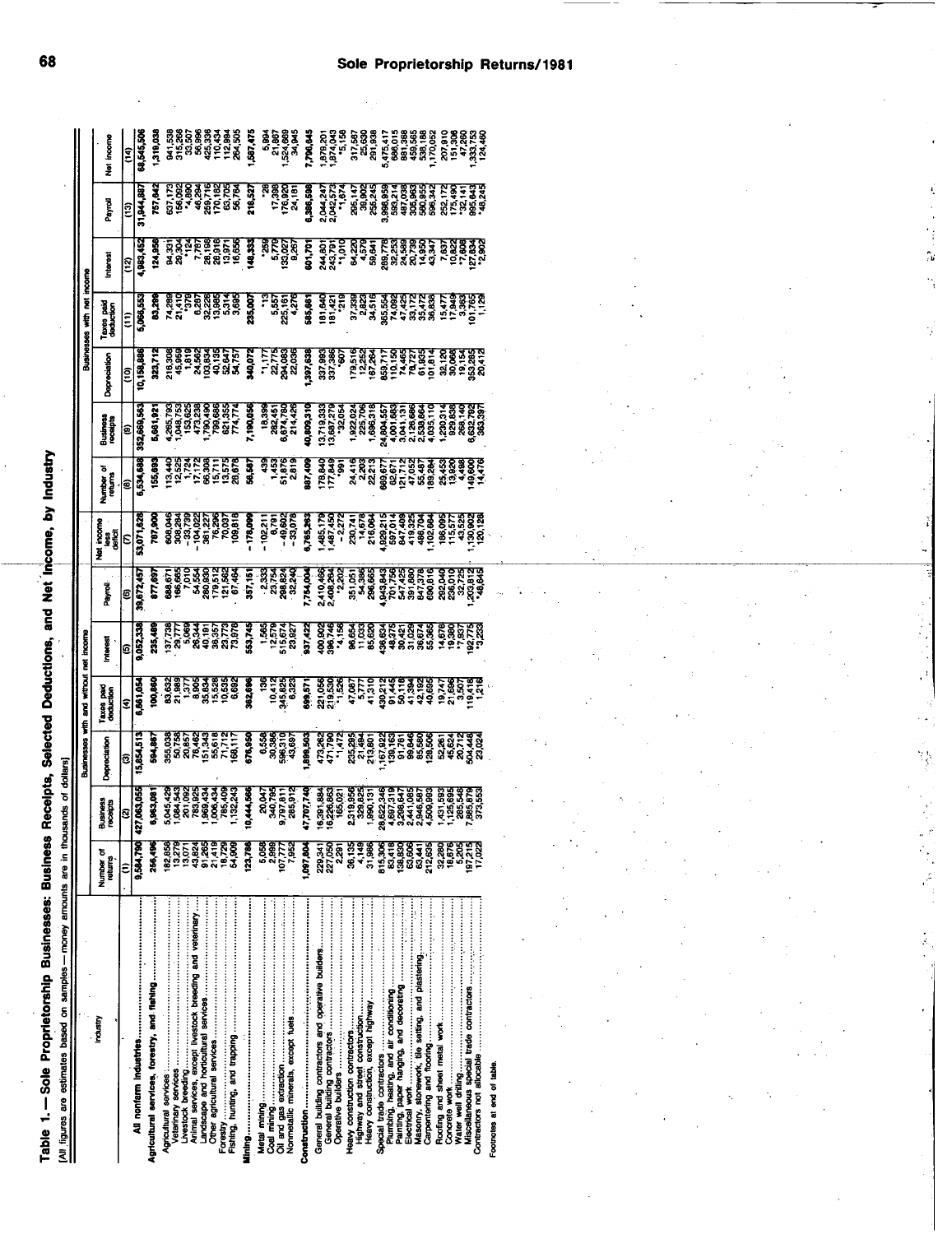| <br> <br>                       |                  |
|---------------------------------|------------------|
| $\overline{a}$<br>$\frac{1}{2}$ |                  |
|                                 |                  |
|                                 |                  |
|                                 |                  |
|                                 |                  |
| j                               | .<br>.<br>.<br>. |
| $\mathcal{L}(\mathcal{L})$      |                  |
|                                 |                  |
|                                 |                  |
| $\frac{1}{2}$                   |                  |

 $\mathbf{r}$ 

 $\blacktriangleright$ 

| the company of the company of the<br>I<br>ĺ |
|---------------------------------------------|
| i<br>i                                      |
| ---- antimates are-<br>pangalas<br>D        |
|                                             |
|                                             |

|                                                            |                         |                      | Businesses                                                                       | with and without                                                                                                                                                                                                                      | incom<br>Ĕ                                                                                                                                                                                                                                                                                                                                                                                                                                                                                                                           |           |                                                                                                                                                                                   |                      |                      |                                                                                                                                                   | Businesses with                                                                                                                                                                                                                      |                                                                                                                                                  |                                                                                                                                         |                         |
|------------------------------------------------------------|-------------------------|----------------------|----------------------------------------------------------------------------------|---------------------------------------------------------------------------------------------------------------------------------------------------------------------------------------------------------------------------------------|--------------------------------------------------------------------------------------------------------------------------------------------------------------------------------------------------------------------------------------------------------------------------------------------------------------------------------------------------------------------------------------------------------------------------------------------------------------------------------------------------------------------------------------|-----------|-----------------------------------------------------------------------------------------------------------------------------------------------------------------------------------|----------------------|----------------------|---------------------------------------------------------------------------------------------------------------------------------------------------|--------------------------------------------------------------------------------------------------------------------------------------------------------------------------------------------------------------------------------------|--------------------------------------------------------------------------------------------------------------------------------------------------|-----------------------------------------------------------------------------------------------------------------------------------------|-------------------------|
| Industry                                                   | Number of<br>returns    | Business<br>receipts | Depreciation                                                                     | Taxes paid<br>deduction                                                                                                                                                                                                               | Interes                                                                                                                                                                                                                                                                                                                                                                                                                                                                                                                              | Payrol    | n<br>Lag<br>Safar<br>ž                                                                                                                                                            | Number of<br>returns | Business<br>receipts | Depreciation                                                                                                                                      | Taxes paid<br>deduction                                                                                                                                                                                                              | merest                                                                                                                                           | Payal                                                                                                                                   | incom<br>ž              |
|                                                            | ε                       |                      | Ξ                                                                                | ₹                                                                                                                                                                                                                                     |                                                                                                                                                                                                                                                                                                                                                                                                                                                                                                                                      |           |                                                                                                                                                                                   |                      | $\frac{1}{1,598,02}$ |                                                                                                                                                   |                                                                                                                                                                                                                                      |                                                                                                                                                  |                                                                                                                                         | $\frac{(14)}{500}$ , 16 |
|                                                            | 257,490                 |                      | 691,63                                                                           |                                                                                                                                                                                                                                       |                                                                                                                                                                                                                                                                                                                                                                                                                                                                                                                                      |           |                                                                                                                                                                                   |                      |                      |                                                                                                                                                   |                                                                                                                                                                                                                                      |                                                                                                                                                  |                                                                                                                                         |                         |
|                                                            | 5,524                   |                      |                                                                                  |                                                                                                                                                                                                                                       |                                                                                                                                                                                                                                                                                                                                                                                                                                                                                                                                      |           |                                                                                                                                                                                   |                      |                      |                                                                                                                                                   |                                                                                                                                                                                                                                      |                                                                                                                                                  |                                                                                                                                         |                         |
|                                                            | 3.275<br>10.731         |                      |                                                                                  |                                                                                                                                                                                                                                       |                                                                                                                                                                                                                                                                                                                                                                                                                                                                                                                                      |           |                                                                                                                                                                                   |                      |                      |                                                                                                                                                   |                                                                                                                                                                                                                                      |                                                                                                                                                  |                                                                                                                                         |                         |
|                                                            | ន្តរា<br>ធំ<br>និង      |                      | នីទីទីទី១ និង មិន ខ្លួន <u>ទី១</u><br>ខ្លួន ទី១ និង មិន ខ្លួន ទី១ ខ្លួន ទី១ ខ្លួ |                                                                                                                                                                                                                                       | $\begin{array}{r} \hline \text{(a)} \\ \hline \text{(b)} \\ \text{(c)} \\ \text{(d)} \\ \text{(e)} \\ \text{(f)} \\ \text{(g)} \\ \text{(h)} \\ \text{(i)} \\ \text{(j)} \\ \text{(k)} \\ \text{(l)} \\ \text{(l)} \\ \text{(l)} \\ \text{(l)} \\ \text{(l)} \\ \text{(l)} \\ \text{(l)} \\ \text{(l)} \\ \text{(l)} \\ \text{(l)} \\ \text{(l)} \\ \text{(l)} \\ \text{(l)} \\ \text{(l)} \\ \text{(l)} \\ \text{(l)} \\ \text{(l)} \\ \text{(l)} \\ \text{(l)} \\ \text{(l)} \\ \text{(l)} \\ \text{(l)} \\ \text{(l)} \\ \text{($ |           | ខេត្ត ខេត្ត ខេត្ត ដែល ខេត្ត ខេត្ត ខេត្ត<br> - ខេត្ត ទី ទី ខេត្ត ដែល ខេត្ត ខេត្ត ខេត្ត ខេត្ត<br> - ខេត្ត ខេត្ត ខេត្ត ដែល ខេត្ត ខេត្ត ខេត្ត ខេ                                      |                      |                      |                                                                                                                                                   |                                                                                                                                                                                                                                      | តៀត<br>  ខែ និង ទី និង ទី ដឹង ខែ ដែល ខេ ដែល<br>  ខែ និង ទី និង ទី ដឹង ខែ ដឹង ខែ និង                                                              | ្រុះ ដូក្កូដូនី ដូកូ ដូច ដូច ដូច ដូច ដូច<br>ស្រុក មានមិន ដូ ដូច ដូច ដូច ដូច ដូច<br>នៅ ដូច ដូច ដូច ដូច ដូច ដូច ដូច ដូច                   |                         |
|                                                            | 53,111                  |                      |                                                                                  |                                                                                                                                                                                                                                       |                                                                                                                                                                                                                                                                                                                                                                                                                                                                                                                                      |           |                                                                                                                                                                                   |                      |                      |                                                                                                                                                   |                                                                                                                                                                                                                                      |                                                                                                                                                  |                                                                                                                                         |                         |
|                                                            | °919                    |                      |                                                                                  |                                                                                                                                                                                                                                       |                                                                                                                                                                                                                                                                                                                                                                                                                                                                                                                                      |           |                                                                                                                                                                                   |                      |                      |                                                                                                                                                   |                                                                                                                                                                                                                                      |                                                                                                                                                  |                                                                                                                                         |                         |
|                                                            | 21,769<br>-1,134        |                      |                                                                                  |                                                                                                                                                                                                                                       |                                                                                                                                                                                                                                                                                                                                                                                                                                                                                                                                      |           |                                                                                                                                                                                   |                      |                      |                                                                                                                                                   |                                                                                                                                                                                                                                      |                                                                                                                                                  |                                                                                                                                         |                         |
|                                                            | $\frac{406}{1}$         |                      |                                                                                  |                                                                                                                                                                                                                                       |                                                                                                                                                                                                                                                                                                                                                                                                                                                                                                                                      |           |                                                                                                                                                                                   |                      |                      |                                                                                                                                                   |                                                                                                                                                                                                                                      |                                                                                                                                                  |                                                                                                                                         |                         |
|                                                            | 8.394                   |                      |                                                                                  |                                                                                                                                                                                                                                       |                                                                                                                                                                                                                                                                                                                                                                                                                                                                                                                                      |           |                                                                                                                                                                                   |                      |                      |                                                                                                                                                   |                                                                                                                                                                                                                                      |                                                                                                                                                  |                                                                                                                                         |                         |
|                                                            | 16,275<br>3,884         |                      |                                                                                  |                                                                                                                                                                                                                                       |                                                                                                                                                                                                                                                                                                                                                                                                                                                                                                                                      |           |                                                                                                                                                                                   |                      |                      |                                                                                                                                                   |                                                                                                                                                                                                                                      |                                                                                                                                                  |                                                                                                                                         |                         |
|                                                            | 57,114<br>2,868         |                      |                                                                                  |                                                                                                                                                                                                                                       |                                                                                                                                                                                                                                                                                                                                                                                                                                                                                                                                      |           |                                                                                                                                                                                   |                      |                      |                                                                                                                                                   |                                                                                                                                                                                                                                      |                                                                                                                                                  |                                                                                                                                         |                         |
|                                                            | 3,141                   |                      |                                                                                  |                                                                                                                                                                                                                                       |                                                                                                                                                                                                                                                                                                                                                                                                                                                                                                                                      |           |                                                                                                                                                                                   |                      |                      |                                                                                                                                                   |                                                                                                                                                                                                                                      |                                                                                                                                                  |                                                                                                                                         |                         |
| Transportation, communication, electric, gas, and sanitary | 133,979                 | ឥ                    | ,955,981                                                                         | 323,14                                                                                                                                                                                                                                | 757,92                                                                                                                                                                                                                                                                                                                                                                                                                                                                                                                               | 1,784,727 | 2,053,51                                                                                                                                                                          | 299,330              | 17, 191,09           |                                                                                                                                                   |                                                                                                                                                                                                                                      |                                                                                                                                                  |                                                                                                                                         | 2,905,25                |
| <b>services ………………………………………………………………………</b>                |                         |                      |                                                                                  |                                                                                                                                                                                                                                       |                                                                                                                                                                                                                                                                                                                                                                                                                                                                                                                                      |           |                                                                                                                                                                                   |                      |                      |                                                                                                                                                   |                                                                                                                                                                                                                                      |                                                                                                                                                  |                                                                                                                                         |                         |
|                                                            | 34,228<br>24,595        |                      |                                                                                  |                                                                                                                                                                                                                                       |                                                                                                                                                                                                                                                                                                                                                                                                                                                                                                                                      |           |                                                                                                                                                                                   |                      |                      |                                                                                                                                                   |                                                                                                                                                                                                                                      |                                                                                                                                                  |                                                                                                                                         |                         |
|                                                            | 9,633                   |                      |                                                                                  |                                                                                                                                                                                                                                       |                                                                                                                                                                                                                                                                                                                                                                                                                                                                                                                                      |           |                                                                                                                                                                                   |                      |                      |                                                                                                                                                   |                                                                                                                                                                                                                                      |                                                                                                                                                  |                                                                                                                                         |                         |
|                                                            | 308,343<br>311,399      |                      |                                                                                  |                                                                                                                                                                                                                                       |                                                                                                                                                                                                                                                                                                                                                                                                                                                                                                                                      |           |                                                                                                                                                                                   |                      |                      |                                                                                                                                                   |                                                                                                                                                                                                                                      |                                                                                                                                                  |                                                                                                                                         |                         |
|                                                            | 3,056                   |                      |                                                                                  |                                                                                                                                                                                                                                       |                                                                                                                                                                                                                                                                                                                                                                                                                                                                                                                                      |           |                                                                                                                                                                                   |                      |                      |                                                                                                                                                   |                                                                                                                                                                                                                                      |                                                                                                                                                  |                                                                                                                                         |                         |
|                                                            | 9,774                   |                      |                                                                                  |                                                                                                                                                                                                                                       |                                                                                                                                                                                                                                                                                                                                                                                                                                                                                                                                      |           |                                                                                                                                                                                   |                      |                      |                                                                                                                                                   |                                                                                                                                                                                                                                      |                                                                                                                                                  |                                                                                                                                         |                         |
|                                                            | 8,075<br>37,214         |                      |                                                                                  |                                                                                                                                                                                                                                       |                                                                                                                                                                                                                                                                                                                                                                                                                                                                                                                                      |           |                                                                                                                                                                                   |                      |                      |                                                                                                                                                   |                                                                                                                                                                                                                                      |                                                                                                                                                  |                                                                                                                                         |                         |
|                                                            | 17.88                   |                      |                                                                                  |                                                                                                                                                                                                                                       |                                                                                                                                                                                                                                                                                                                                                                                                                                                                                                                                      |           |                                                                                                                                                                                   |                      |                      |                                                                                                                                                   |                                                                                                                                                                                                                                      |                                                                                                                                                  |                                                                                                                                         |                         |
|                                                            | 16.789<br>352           |                      |                                                                                  |                                                                                                                                                                                                                                       |                                                                                                                                                                                                                                                                                                                                                                                                                                                                                                                                      |           |                                                                                                                                                                                   |                      |                      |                                                                                                                                                   |                                                                                                                                                                                                                                      |                                                                                                                                                  |                                                                                                                                         |                         |
|                                                            | 4,465                   |                      |                                                                                  |                                                                                                                                                                                                                                       |                                                                                                                                                                                                                                                                                                                                                                                                                                                                                                                                      |           |                                                                                                                                                                                   |                      |                      |                                                                                                                                                   |                                                                                                                                                                                                                                      |                                                                                                                                                  |                                                                                                                                         |                         |
|                                                            | 2,159<br>28,665         |                      |                                                                                  |                                                                                                                                                                                                                                       |                                                                                                                                                                                                                                                                                                                                                                                                                                                                                                                                      |           |                                                                                                                                                                                   |                      |                      |                                                                                                                                                   |                                                                                                                                                                                                                                      |                                                                                                                                                  |                                                                                                                                         |                         |
|                                                            | 2,453,895               | ģ                    |                                                                                  |                                                                                                                                                                                                                                       |                                                                                                                                                                                                                                                                                                                                                                                                                                                                                                                                      |           |                                                                                                                                                                                   |                      |                      |                                                                                                                                                   |                                                                                                                                                                                                                                      |                                                                                                                                                  |                                                                                                                                         |                         |
|                                                            | 200,002                 |                      |                                                                                  |                                                                                                                                                                                                                                       |                                                                                                                                                                                                                                                                                                                                                                                                                                                                                                                                      |           |                                                                                                                                                                                   |                      |                      |                                                                                                                                                   |                                                                                                                                                                                                                                      |                                                                                                                                                  |                                                                                                                                         |                         |
|                                                            | 7,297<br>4,893          |                      |                                                                                  |                                                                                                                                                                                                                                       |                                                                                                                                                                                                                                                                                                                                                                                                                                                                                                                                      |           |                                                                                                                                                                                   |                      |                      |                                                                                                                                                   |                                                                                                                                                                                                                                      |                                                                                                                                                  |                                                                                                                                         |                         |
|                                                            | 5.814                   |                      |                                                                                  |                                                                                                                                                                                                                                       |                                                                                                                                                                                                                                                                                                                                                                                                                                                                                                                                      |           |                                                                                                                                                                                   |                      |                      |                                                                                                                                                   |                                                                                                                                                                                                                                      |                                                                                                                                                  |                                                                                                                                         |                         |
|                                                            | 6,897                   |                      |                                                                                  |                                                                                                                                                                                                                                       |                                                                                                                                                                                                                                                                                                                                                                                                                                                                                                                                      |           |                                                                                                                                                                                   |                      |                      |                                                                                                                                                   |                                                                                                                                                                                                                                      |                                                                                                                                                  |                                                                                                                                         |                         |
| Farm machinery and equipment                               | $\frac{3}{2}$<br>13.506 |                      |                                                                                  |                                                                                                                                                                                                                                       |                                                                                                                                                                                                                                                                                                                                                                                                                                                                                                                                      |           |                                                                                                                                                                                   |                      |                      |                                                                                                                                                   |                                                                                                                                                                                                                                      |                                                                                                                                                  |                                                                                                                                         |                         |
|                                                            | 32.528                  |                      |                                                                                  |                                                                                                                                                                                                                                       |                                                                                                                                                                                                                                                                                                                                                                                                                                                                                                                                      |           |                                                                                                                                                                                   |                      |                      |                                                                                                                                                   |                                                                                                                                                                                                                                      |                                                                                                                                                  |                                                                                                                                         |                         |
|                                                            | 3210<br>8,497           |                      |                                                                                  |                                                                                                                                                                                                                                       |                                                                                                                                                                                                                                                                                                                                                                                                                                                                                                                                      |           |                                                                                                                                                                                   |                      |                      |                                                                                                                                                   |                                                                                                                                                                                                                                      |                                                                                                                                                  |                                                                                                                                         |                         |
|                                                            | 19,857                  |                      |                                                                                  |                                                                                                                                                                                                                                       |                                                                                                                                                                                                                                                                                                                                                                                                                                                                                                                                      |           |                                                                                                                                                                                   |                      |                      |                                                                                                                                                   |                                                                                                                                                                                                                                      |                                                                                                                                                  |                                                                                                                                         |                         |
|                                                            | 8.593<br>ទ              |                      |                                                                                  |                                                                                                                                                                                                                                       |                                                                                                                                                                                                                                                                                                                                                                                                                                                                                                                                      |           |                                                                                                                                                                                   |                      |                      |                                                                                                                                                   |                                                                                                                                                                                                                                      |                                                                                                                                                  |                                                                                                                                         |                         |
|                                                            | 66,330<br>10,081        |                      |                                                                                  | <b>a skup of the skup of the skup of the skup of the skup of the skup of the skup of the skup of the skup of the s</b><br>The skup of the skup of the skup of the skup of the skup of the skup of the skup of the skup of the skup of |                                                                                                                                                                                                                                                                                                                                                                                                                                                                                                                                      |           | ីទីក្ដីដូច និង មានក្ដីដូច និង ដូច និង ដូច និង ដូច និង<br>ដូច និង មីដូច និង ដូច និង ដូច និង ដូច និង ដូច និង ដូច និង<br>និង ដូច និង ដូច និង ដូច និង ដូច និង ដូច និង ដូច និង ដូច និង |                      |                      | a agenasê rojên de de li baliye niheta kurdî<br>1 september - Sandar û Serwe de li savê rojên de<br>1 september - Sandar û Serwe de li savê rojên | re to the search of the search of the search of the search of the search of the search of the search of the se<br>The search of the search of the search of the search of the search of the search of the search of the search o<br> | ្រី ដូចដូចខ្លួន ខ្លួនដូចដូចដូច ដូចដូចដូចដូចដូចដូច<br>អ្នកចូលដូចដូច ដូចដូចដូចដូចដូចដូចដូចដូចដូចដូចដូច<br>អ្នកចូលដូចដូចដូចដូចដូចដូចដូចដូចដូចដូចដូច | <b>ti</b><br><b>A</b> airgas <sub>a</sub> i biras a shakin ki airgas a shakin shiri<br>A shaka a marka a shaka a shaka a shaka a shekar |                         |
| Footnotes at end of table.                                 |                         |                      |                                                                                  |                                                                                                                                                                                                                                       |                                                                                                                                                                                                                                                                                                                                                                                                                                                                                                                                      |           |                                                                                                                                                                                   |                      |                      |                                                                                                                                                   |                                                                                                                                                                                                                                      |                                                                                                                                                  |                                                                                                                                         |                         |

 $\hat{\mathbf{n}}$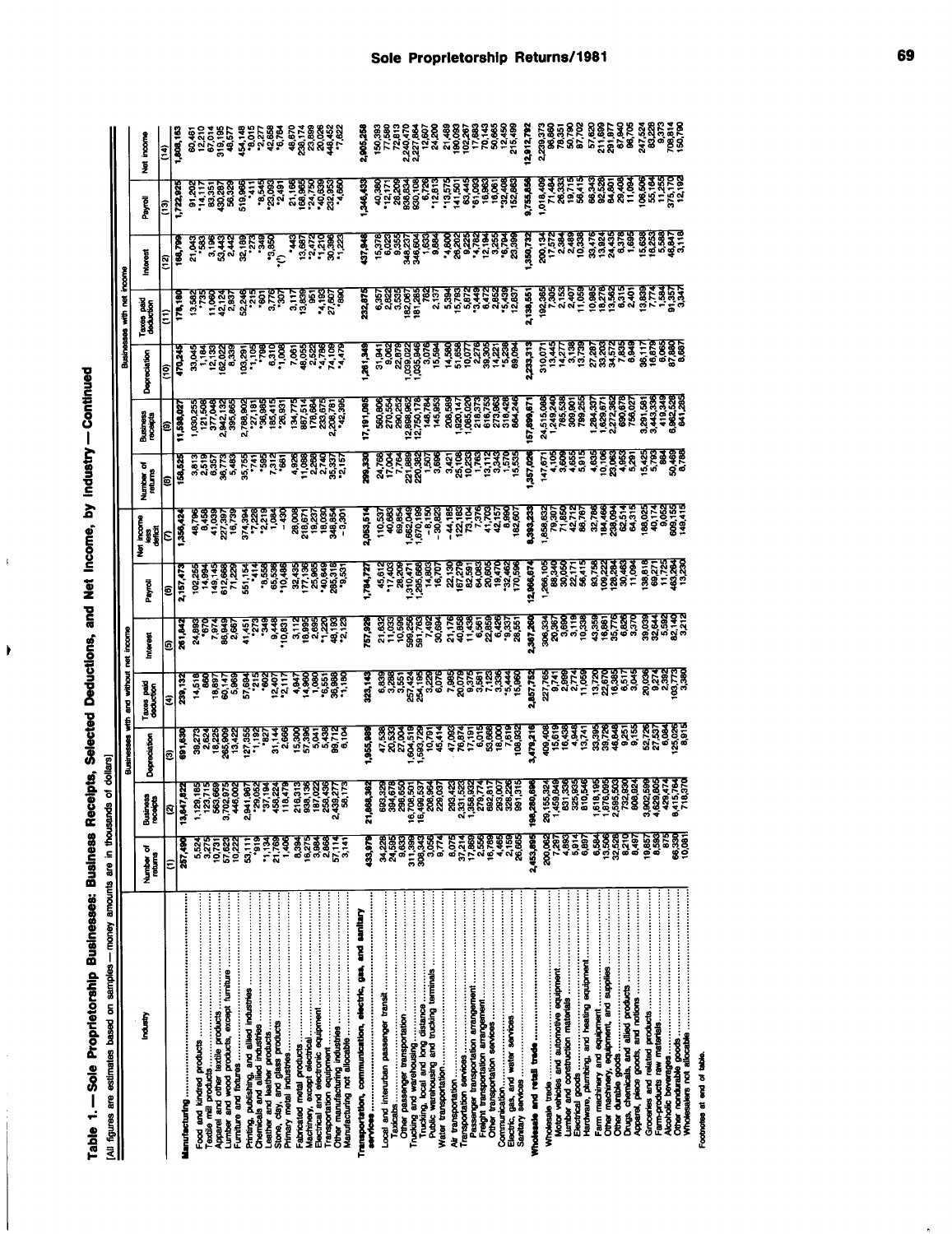| ļ<br>ļ           |           |
|------------------|-----------|
|                  |           |
|                  |           |
|                  |           |
|                  |           |
|                  |           |
|                  |           |
|                  |           |
|                  |           |
| able 1. – Sole F | <br> <br> |
|                  |           |
|                  |           |

Ÿ,

|                                                        |                                 |                      |                                                                                                                                                                                                                                     |                                  |                                                                                                                                                                                                                                     |                              |                                                                                                                                                                                                                                  |                                                                                                                                                                                                                 |                                                                                                                                                                                                                                     |              | Ĕ<br><b>Businesses with</b> |        |                                                                                                                                                                                                                                     |                                                       |
|--------------------------------------------------------|---------------------------------|----------------------|-------------------------------------------------------------------------------------------------------------------------------------------------------------------------------------------------------------------------------------|----------------------------------|-------------------------------------------------------------------------------------------------------------------------------------------------------------------------------------------------------------------------------------|------------------------------|----------------------------------------------------------------------------------------------------------------------------------------------------------------------------------------------------------------------------------|-----------------------------------------------------------------------------------------------------------------------------------------------------------------------------------------------------------------|-------------------------------------------------------------------------------------------------------------------------------------------------------------------------------------------------------------------------------------|--------------|-----------------------------|--------|-------------------------------------------------------------------------------------------------------------------------------------------------------------------------------------------------------------------------------------|-------------------------------------------------------|
| Industry                                               | Number <sub>of</sub><br>returns | Business<br>receipts | Depredation                                                                                                                                                                                                                         | Taxes paid<br>deduction          | nteres                                                                                                                                                                                                                              | Payrol                       | តិ<br>ក្នុងថ្នាំ<br>₹                                                                                                                                                                                                            | Number<br>returns                                                                                                                                                                                               | Business<br>receipts                                                                                                                                                                                                                | Depreciation | Taxes paid<br>deduction     | nteres | Payrol                                                                                                                                                                                                                              | income<br>Ž                                           |
|                                                        | ε                               |                      | ø                                                                                                                                                                                                                                   |                                  | e                                                                                                                                                                                                                                   |                              |                                                                                                                                                                                                                                  |                                                                                                                                                                                                                 |                                                                                                                                                                                                                                     |              | ε                           |        |                                                                                                                                                                                                                                     | $\overline{14}$                                       |
| Wholesale and retail trade - Continued                 |                                 |                      |                                                                                                                                                                                                                                     |                                  |                                                                                                                                                                                                                                     |                              |                                                                                                                                                                                                                                  |                                                                                                                                                                                                                 |                                                                                                                                                                                                                                     |              |                             |        |                                                                                                                                                                                                                                     |                                                       |
|                                                        | 2,009,380                       | 157                  | 804,12                                                                                                                                                                                                                              | 498,28                           | 895,319                                                                                                                                                                                                                             | ,003,82                      | 626,132                                                                                                                                                                                                                          | 070,66                                                                                                                                                                                                          |                                                                                                                                                                                                                                     |              | 846,486                     |        | 259,37                                                                                                                                                                                                                              | 1,335,14                                              |
| mobile home dealers                                    | 10,101<br>61,441                | V)                   | ីដូច និងទីនិង និងនិ និងទីនិងនិងនិង ដូនខ្លួនទីនិង និង កំនុងទីនិង និង និង និងនិង<br>និង និងទីនិង និងនិ និងទីនិងនិងនិង និងនិង និង និង និង កំនុង ទីនិង និង និង និងនិង<br>និង និងទីនិង និងនិ និងតិនិងនិងនិង និងនិង និង និង កំនុង កំនុង ត | 108,713<br>29,503                | 137,392                                                                                                                                                                                                                             |                              | ន្ត្រី ក្នុង និង មន្ត្រី ក្នុង ក្នុង ក្នុង ក្នុង ក្នុង ក្នុង ក្នុង ក្នុង ក្នុង ក្នុង ក្នុង ក្នុង ក្នុង ក្នុង ក<br>ក្នុង ក្នុង ក្នុង ក្នុង ក្នុង ក្នុង ក្នុង ក្នុង ក្នុង ក្នុង ក្នុង ក្នុង ក្នុង ក្នុង ក្នុង ក្នុង ក្នុង ក្នុង ក្ | ាង ស្ថានីង វីលូង និង ដែលស្ថាន វីប វីលូង ដែល ដែលសំណើង ដែលបាន និង ដែល<br>ប្រឹង្គ និង ដែលមាន ដែលមាន ដែលមាន ដែលមាន ដែលមាន ដែលមាន ដែលមាន ដែលមាន<br>ស្រី ដែលមាន អ្នក ដែលមាន ដែលមាន ដែលមាន ដែលមាន ដែលមាន ដែលមាន ដែលមាន | ត្តិ និងទី២ ដឹងថ្មី និងនិងនិងធ្ងន់ និងដូនដែលមាននិងធ្ងន់ និងដូចដែលមាន និងដូចដែល<br>ទី៩ = ឆ្នាំ = ឆ្នាំ = ឆ្នាំ = ឆ្នាំ = ឆ្នាំ = ឆ្នាំ = ឆ្នាំ = ឆ្នាំ = ឆ្នាំ = ឆ្នាំ = ឆ្នាំ = ឆ្នាំ = ឆ្នាំ =<br>ទី១ ឆ្នាំ = ដូចដែលមានដឹងថា = ឆ្ន |              |                             |        | ទីទី ខាដូងដូ ខិន្តិ៍ ដូចនូវក្នុង ខ្លួន ខ្លួន ខ្លួន ខ្លួន ខ្លួន ខ្លួន ខ្លួន ខ្លួន ខ្លួន ខ្លួន ខ្លួន ខ្លួន<br>2 គ្គី ខ្លួន ខ្លួន ខ្លួន ខ្លួន ខ្លួន ខ្លួន ខ្លួន ខ្លួន ខ្លួន ខ្លួន ខ្លួន ខ្លួន ខ្លួន ខ្លួន ខ្លួន ខ្លួន ខ្លួន<br>ប្រុក ខ |                                                       |
|                                                        | <b>44</b>                       |                      |                                                                                                                                                                                                                                     |                                  |                                                                                                                                                                                                                                     |                              |                                                                                                                                                                                                                                  |                                                                                                                                                                                                                 |                                                                                                                                                                                                                                     |              |                             |        |                                                                                                                                                                                                                                     |                                                       |
|                                                        | 15,97                           |                      |                                                                                                                                                                                                                                     |                                  |                                                                                                                                                                                                                                     |                              |                                                                                                                                                                                                                                  |                                                                                                                                                                                                                 |                                                                                                                                                                                                                                     |              |                             |        |                                                                                                                                                                                                                                     |                                                       |
| Retail nurseries and garden supply stores              | 21,346<br>5,57                  |                      |                                                                                                                                                                                                                                     |                                  | ្ត ទីខាន់ ដង្កូត និដ្ឋ ទីខាន់និង ក្នុងខាងខ្លែងម៉ូងូ ។ អនុក្សាធ្ងន់ ទីខាន់ ក្នុង<br>ក្នុងខាង ដង្កូត និដ្ឋ ទីខាន់និង ក្នុងខាងខ្លែងម៉ូងូងូ អនុក្សាធ្ងន់ ក្នុងភូមិដូច ក្នុង<br>ខ្លែងខ្លួន ដង្កូន និដ្ឋ ទីខាន់និង ក្នុងខ្លែងខ្លែងម៉ូងូងូ |                              |                                                                                                                                                                                                                                  |                                                                                                                                                                                                                 |                                                                                                                                                                                                                                     |              |                             |        |                                                                                                                                                                                                                                     |                                                       |
|                                                        | 21,365                          |                      |                                                                                                                                                                                                                                     |                                  |                                                                                                                                                                                                                                     |                              |                                                                                                                                                                                                                                  |                                                                                                                                                                                                                 |                                                                                                                                                                                                                                     |              |                             |        |                                                                                                                                                                                                                                     |                                                       |
|                                                        | 6.591                           |                      |                                                                                                                                                                                                                                     |                                  |                                                                                                                                                                                                                                     |                              |                                                                                                                                                                                                                                  |                                                                                                                                                                                                                 |                                                                                                                                                                                                                                     |              |                             |        |                                                                                                                                                                                                                                     |                                                       |
|                                                        | 14.774                          |                      |                                                                                                                                                                                                                                     |                                  |                                                                                                                                                                                                                                     |                              |                                                                                                                                                                                                                                  |                                                                                                                                                                                                                 |                                                                                                                                                                                                                                     |              |                             |        |                                                                                                                                                                                                                                     |                                                       |
|                                                        | 173,98<br>107,348               | ğ<br>R               |                                                                                                                                                                                                                                     |                                  |                                                                                                                                                                                                                                     |                              |                                                                                                                                                                                                                                  |                                                                                                                                                                                                                 |                                                                                                                                                                                                                                     |              |                             |        |                                                                                                                                                                                                                                     |                                                       |
| Meat and fish markets, including freezer provisioners  | 12.78                           |                      |                                                                                                                                                                                                                                     |                                  |                                                                                                                                                                                                                                     |                              |                                                                                                                                                                                                                                  |                                                                                                                                                                                                                 |                                                                                                                                                                                                                                     |              |                             |        |                                                                                                                                                                                                                                     |                                                       |
|                                                        | 84.60                           |                      |                                                                                                                                                                                                                                     |                                  |                                                                                                                                                                                                                                     |                              |                                                                                                                                                                                                                                  |                                                                                                                                                                                                                 |                                                                                                                                                                                                                                     |              |                             |        |                                                                                                                                                                                                                                     |                                                       |
|                                                        | 7.615<br>7,253                  |                      |                                                                                                                                                                                                                                     |                                  |                                                                                                                                                                                                                                     |                              |                                                                                                                                                                                                                                  |                                                                                                                                                                                                                 |                                                                                                                                                                                                                                     |              |                             |        |                                                                                                                                                                                                                                     |                                                       |
|                                                        | 16.94                           |                      |                                                                                                                                                                                                                                     |                                  |                                                                                                                                                                                                                                     |                              |                                                                                                                                                                                                                                  |                                                                                                                                                                                                                 |                                                                                                                                                                                                                                     |              |                             |        |                                                                                                                                                                                                                                     |                                                       |
|                                                        | 13,590                          |                      |                                                                                                                                                                                                                                     |                                  |                                                                                                                                                                                                                                     |                              |                                                                                                                                                                                                                                  |                                                                                                                                                                                                                 |                                                                                                                                                                                                                                     |              |                             |        |                                                                                                                                                                                                                                     |                                                       |
| Motor vehicle dealers - new car dealers (franchised)   | 12.01<br>181.27                 | 8<br>$\frac{8}{5}$   |                                                                                                                                                                                                                                     |                                  |                                                                                                                                                                                                                                     |                              |                                                                                                                                                                                                                                  |                                                                                                                                                                                                                 |                                                                                                                                                                                                                                     |              |                             |        |                                                                                                                                                                                                                                     |                                                       |
|                                                        | 32,802                          | ရက် ရှိ<br>လက် ရှိ   |                                                                                                                                                                                                                                     |                                  |                                                                                                                                                                                                                                     |                              |                                                                                                                                                                                                                                  |                                                                                                                                                                                                                 |                                                                                                                                                                                                                                     |              |                             |        |                                                                                                                                                                                                                                     |                                                       |
|                                                        | 30,829                          | <u>ទីខ្</u>          |                                                                                                                                                                                                                                     |                                  |                                                                                                                                                                                                                                     |                              |                                                                                                                                                                                                                                  |                                                                                                                                                                                                                 |                                                                                                                                                                                                                                     |              |                             |        |                                                                                                                                                                                                                                     |                                                       |
|                                                        | 83,398<br>$\tilde{2}$           |                      |                                                                                                                                                                                                                                     |                                  |                                                                                                                                                                                                                                     |                              |                                                                                                                                                                                                                                  |                                                                                                                                                                                                                 |                                                                                                                                                                                                                                     |              |                             |        |                                                                                                                                                                                                                                     |                                                       |
|                                                        | 2,086                           |                      |                                                                                                                                                                                                                                     |                                  |                                                                                                                                                                                                                                     |                              |                                                                                                                                                                                                                                  |                                                                                                                                                                                                                 |                                                                                                                                                                                                                                     |              |                             |        |                                                                                                                                                                                                                                     |                                                       |
|                                                        | ž                               |                      |                                                                                                                                                                                                                                     |                                  |                                                                                                                                                                                                                                     |                              |                                                                                                                                                                                                                                  |                                                                                                                                                                                                                 |                                                                                                                                                                                                                                     |              |                             |        |                                                                                                                                                                                                                                     |                                                       |
| Miscellaneous aircraft and automotive dealers          | 5,482                           |                      |                                                                                                                                                                                                                                     |                                  |                                                                                                                                                                                                                                     |                              |                                                                                                                                                                                                                                  |                                                                                                                                                                                                                 |                                                                                                                                                                                                                                     |              |                             |        |                                                                                                                                                                                                                                     |                                                       |
| Men's and boys' clothing and furnishings stores        | 2,649<br>69,101                 |                      |                                                                                                                                                                                                                                     |                                  |                                                                                                                                                                                                                                     |                              |                                                                                                                                                                                                                                  |                                                                                                                                                                                                                 |                                                                                                                                                                                                                                     |              |                             |        |                                                                                                                                                                                                                                     |                                                       |
|                                                        | 11,291                          |                      |                                                                                                                                                                                                                                     |                                  |                                                                                                                                                                                                                                     |                              |                                                                                                                                                                                                                                  |                                                                                                                                                                                                                 |                                                                                                                                                                                                                                     |              |                             |        |                                                                                                                                                                                                                                     |                                                       |
|                                                        | និង<br>កំនុង                    |                      |                                                                                                                                                                                                                                     |                                  |                                                                                                                                                                                                                                     |                              |                                                                                                                                                                                                                                  |                                                                                                                                                                                                                 |                                                                                                                                                                                                                                     |              |                             |        |                                                                                                                                                                                                                                     |                                                       |
|                                                        | 18,184                          |                      |                                                                                                                                                                                                                                     |                                  |                                                                                                                                                                                                                                     |                              |                                                                                                                                                                                                                                  |                                                                                                                                                                                                                 |                                                                                                                                                                                                                                     |              |                             |        |                                                                                                                                                                                                                                     |                                                       |
|                                                        | $\frac{5}{2}$                   |                      |                                                                                                                                                                                                                                     |                                  |                                                                                                                                                                                                                                     |                              |                                                                                                                                                                                                                                  |                                                                                                                                                                                                                 |                                                                                                                                                                                                                                     |              |                             |        |                                                                                                                                                                                                                                     |                                                       |
| Apparel and accessory stores, not elsewhere classified | 13,290<br>2,49                  |                      |                                                                                                                                                                                                                                     |                                  |                                                                                                                                                                                                                                     |                              |                                                                                                                                                                                                                                  |                                                                                                                                                                                                                 |                                                                                                                                                                                                                                     |              |                             |        |                                                                                                                                                                                                                                     |                                                       |
|                                                        | 98,02                           |                      |                                                                                                                                                                                                                                     |                                  |                                                                                                                                                                                                                                     |                              |                                                                                                                                                                                                                                  |                                                                                                                                                                                                                 |                                                                                                                                                                                                                                     |              |                             |        |                                                                                                                                                                                                                                     |                                                       |
|                                                        | 16,457                          |                      |                                                                                                                                                                                                                                     |                                  |                                                                                                                                                                                                                                     |                              |                                                                                                                                                                                                                                  |                                                                                                                                                                                                                 |                                                                                                                                                                                                                                     |              |                             |        |                                                                                                                                                                                                                                     |                                                       |
|                                                        | 13,070                          |                      |                                                                                                                                                                                                                                     |                                  |                                                                                                                                                                                                                                     |                              |                                                                                                                                                                                                                                  |                                                                                                                                                                                                                 |                                                                                                                                                                                                                                     |              |                             |        |                                                                                                                                                                                                                                     |                                                       |
| Home furnishings and equipment stores, except          | 18.051                          |                      |                                                                                                                                                                                                                                     |                                  |                                                                                                                                                                                                                                     |                              |                                                                                                                                                                                                                                  |                                                                                                                                                                                                                 |                                                                                                                                                                                                                                     |              |                             |        |                                                                                                                                                                                                                                     |                                                       |
|                                                        | 12,91.                          |                      |                                                                                                                                                                                                                                     |                                  |                                                                                                                                                                                                                                     |                              |                                                                                                                                                                                                                                  |                                                                                                                                                                                                                 |                                                                                                                                                                                                                                     |              |                             |        |                                                                                                                                                                                                                                     |                                                       |
|                                                        | やここ                             |                      |                                                                                                                                                                                                                                     |                                  |                                                                                                                                                                                                                                     |                              |                                                                                                                                                                                                                                  |                                                                                                                                                                                                                 |                                                                                                                                                                                                                                     |              |                             |        |                                                                                                                                                                                                                                     |                                                       |
|                                                        | 13.72<br>12,355                 |                      | ត្តន្តធ្នូ<br>ទីទី១៩                                                                                                                                                                                                                | 028345<br>028355888<br>028355888 | <b>48885</b><br>48885                                                                                                                                                                                                               | 158388<br>188388<br>18886588 | ទី១៩១<br>ខែមុន<br>ខែមុន                                                                                                                                                                                                          | 0.759<br>0.71 0.88<br>0.88582<br>0.88582<br>0.8852                                                                                                                                                              | <b>1682</b><br>1683 1683<br>1683 1683<br>1683 1684                                                                                                                                                                                  |              |                             |        | ទីក្ដី ដូច្នេះ<br>មានក្ដី ដូច្នេះ                                                                                                                                                                                                   | អ្នកខ្លួង<br>មាន មាន មិន មិន<br>អ្នកខ្លួង មិន មិន មិន |
|                                                        | 227,515                         | š                    |                                                                                                                                                                                                                                     |                                  |                                                                                                                                                                                                                                     |                              |                                                                                                                                                                                                                                  |                                                                                                                                                                                                                 |                                                                                                                                                                                                                                     |              |                             |        |                                                                                                                                                                                                                                     |                                                       |
|                                                        | 168,12                          | $\frac{3}{2}$        | 886,865<br>530,592<br>156,273                                                                                                                                                                                                       |                                  | 125,841<br>116,751<br>109,09                                                                                                                                                                                                        |                              | 894,835<br>494,271<br>210,563                                                                                                                                                                                                    |                                                                                                                                                                                                                 |                                                                                                                                                                                                                                     |              |                             |        |                                                                                                                                                                                                                                     |                                                       |
|                                                        | 61,388                          | ₹                    |                                                                                                                                                                                                                                     |                                  |                                                                                                                                                                                                                                     |                              |                                                                                                                                                                                                                                  |                                                                                                                                                                                                                 |                                                                                                                                                                                                                                     |              |                             |        |                                                                                                                                                                                                                                     |                                                       |
| Footnotes at end of table                              |                                 |                      |                                                                                                                                                                                                                                     |                                  |                                                                                                                                                                                                                                     |                              |                                                                                                                                                                                                                                  |                                                                                                                                                                                                                 |                                                                                                                                                                                                                                     |              |                             |        |                                                                                                                                                                                                                                     |                                                       |

į.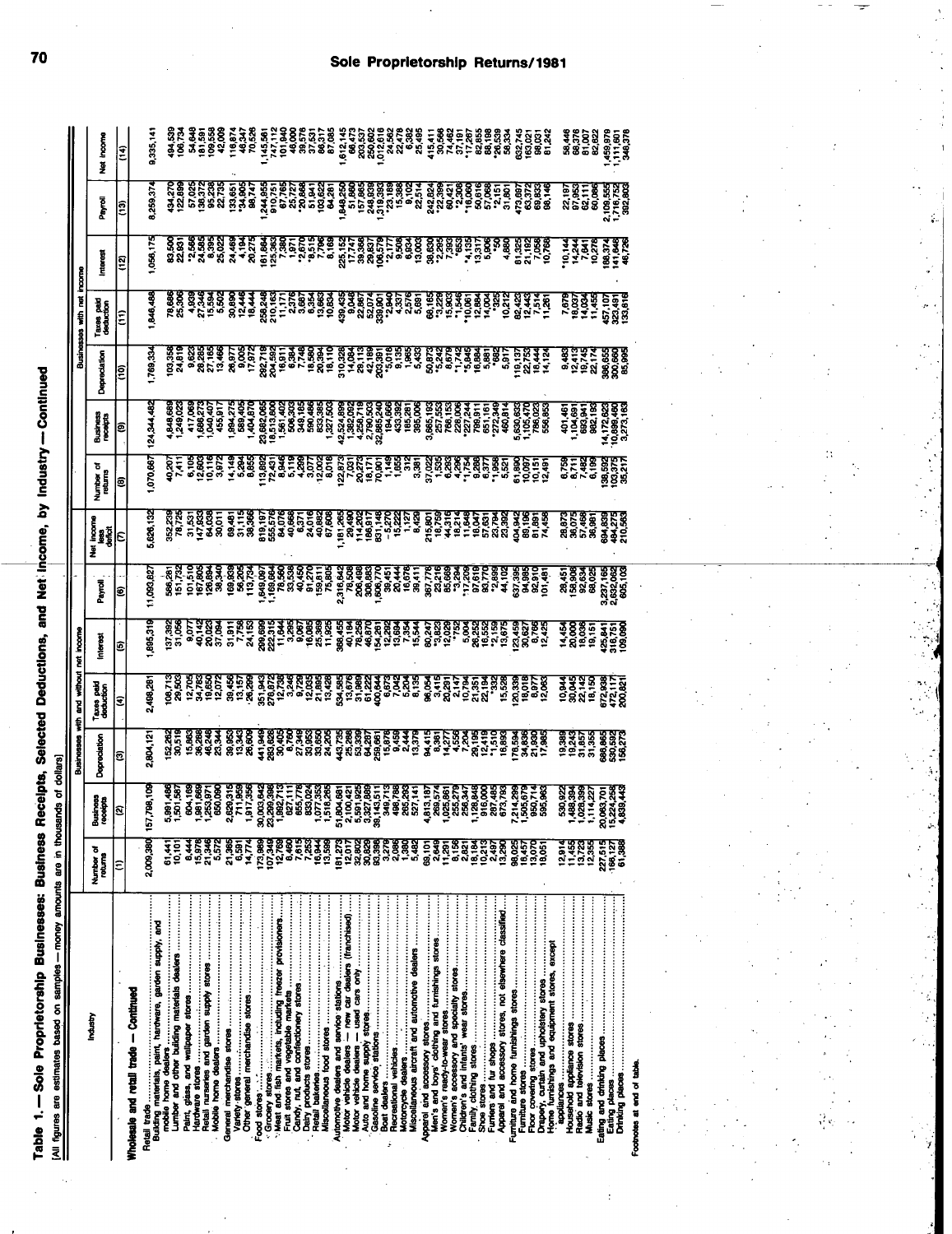| <b>The Buckerges Business Baceions Sciented Baductions and Met Income. by Industry—Continual</b> |                                                           |
|--------------------------------------------------------------------------------------------------|-----------------------------------------------------------|
|                                                                                                  |                                                           |
|                                                                                                  | $\frac{1}{2}$<br>ha ann in the month                      |
| Ī<br>Table 1. - Sole Propriet                                                                    | lati forme are estimates hased on semples - money amounts |
|                                                                                                  |                                                           |

| consumers and samful my                                   |                        |                                        |                                                                                           |                                                                                                          |               |                                                                                                                                                                                                                                        |                                                                                           |                                                                                                                                                                                     |                                                                                                                                                                                        |              | Ë<br>Businesses with    |                                                                                                                                                                                                                                  |           |                                                                                                                                         |
|-----------------------------------------------------------|------------------------|----------------------------------------|-------------------------------------------------------------------------------------------|----------------------------------------------------------------------------------------------------------|---------------|----------------------------------------------------------------------------------------------------------------------------------------------------------------------------------------------------------------------------------------|-------------------------------------------------------------------------------------------|-------------------------------------------------------------------------------------------------------------------------------------------------------------------------------------|----------------------------------------------------------------------------------------------------------------------------------------------------------------------------------------|--------------|-------------------------|----------------------------------------------------------------------------------------------------------------------------------------------------------------------------------------------------------------------------------|-----------|-----------------------------------------------------------------------------------------------------------------------------------------|
| Industry                                                  | ъ<br>Number o          | siness<br>Coipts<br>32                 | Depreciation<br>Businesses                                                                | Taxes pair<br>deduction<br>g<br>ş                                                                        | Į<br>Interest | 7<br>Peys                                                                                                                                                                                                                              | $\begin{array}{c}\n\hline\n\text{isom}\n\\ \text{isom}\n\\ \text{isom}\n\end{array}$<br>ž | ह<br>Number<br>1883<br>1983                                                                                                                                                         | Business<br>receipts                                                                                                                                                                   | Depreciation | Taxes paid<br>deduction | Interes                                                                                                                                                                                                                          | e<br>Fili | incom<br>ž                                                                                                                              |
|                                                           | ε                      | Ñ.                                     | Ξ                                                                                         |                                                                                                          | E             | l©                                                                                                                                                                                                                                     | ε                                                                                         |                                                                                                                                                                                     |                                                                                                                                                                                        |              |                         |                                                                                                                                                                                                                                  |           |                                                                                                                                         |
| Wholesale and retail trade - Continued                    |                        |                                        |                                                                                           |                                                                                                          |               |                                                                                                                                                                                                                                        |                                                                                           |                                                                                                                                                                                     |                                                                                                                                                                                        |              |                         |                                                                                                                                                                                                                                  |           |                                                                                                                                         |
| Retail trade - Continued                                  | 1.154,953              |                                        |                                                                                           |                                                                                                          |               |                                                                                                                                                                                                                                        |                                                                                           |                                                                                                                                                                                     |                                                                                                                                                                                        |              |                         | និ៍ខ្ទុចខ្ទុំ និងមិនទីទី២ និងមិន ខ្ទុំ ខ្ទុំ ខ្ទុំ ខ្ទុំ ខ្ទុំ ខ្ទុំ ខ្ទុំ ខ្ទុំ ខ្ទុំ ខ្ទុំ ខ្ទុំ ខ្ទុំ ខ្ទុំ<br>អ្វី ខ្ទុំ ខ្ទុំ ខ្ទុំ ខ្ទុំ ខ្ទុំ ខ្ទុំ ខ្ទុំ ខ្ទុំ ខ្ទុំ ខ្ទុំ ខ្ទុំ ខ្ទុំ ខ្ទុំ ខ្ទុំ ខ្ទុំ ខ្ទុំ ខ្ទុំ ខ្ទ |           | s<br>Santa Santa Santa California<br>Santa Santa Santa California<br>Santa Santa Santa California<br>Santa Santa Santa Santa California |
|                                                           | 17,280                 |                                        |                                                                                           |                                                                                                          |               |                                                                                                                                                                                                                                        |                                                                                           |                                                                                                                                                                                     |                                                                                                                                                                                        |              |                         |                                                                                                                                                                                                                                  |           |                                                                                                                                         |
|                                                           | टन<br>अंदू<br>१९       |                                        |                                                                                           |                                                                                                          |               |                                                                                                                                                                                                                                        |                                                                                           |                                                                                                                                                                                     |                                                                                                                                                                                        |              |                         |                                                                                                                                                                                                                                  |           |                                                                                                                                         |
|                                                           | 37,394                 | 366,092                                |                                                                                           |                                                                                                          |               |                                                                                                                                                                                                                                        |                                                                                           |                                                                                                                                                                                     |                                                                                                                                                                                        |              |                         |                                                                                                                                                                                                                                  |           |                                                                                                                                         |
|                                                           |                        |                                        |                                                                                           |                                                                                                          |               |                                                                                                                                                                                                                                        |                                                                                           |                                                                                                                                                                                     |                                                                                                                                                                                        |              |                         |                                                                                                                                                                                                                                  |           |                                                                                                                                         |
|                                                           | 17.979<br>6.879        |                                        |                                                                                           |                                                                                                          |               |                                                                                                                                                                                                                                        |                                                                                           |                                                                                                                                                                                     |                                                                                                                                                                                        |              |                         |                                                                                                                                                                                                                                  |           |                                                                                                                                         |
|                                                           |                        |                                        |                                                                                           |                                                                                                          |               |                                                                                                                                                                                                                                        |                                                                                           |                                                                                                                                                                                     |                                                                                                                                                                                        |              |                         |                                                                                                                                                                                                                                  |           |                                                                                                                                         |
|                                                           | 30,507<br>23,376       | ន្ត្រីឆ្គន្ធន៍                         | a ser a se ses ser regiones.<br>Ser a se ser a ser regiones<br>Ser a ser a ser a ser a se | ទីទីទីធ្ងន់ ខ័ដ្ដដឹងនិង<br>ទីទីទីធ្ងន់ ខ័ដ្ដដឹងនិងនិងទីទីខ្លួន<br>ទី១១និង ខ្ញុំ ខ្ញុំដឹងនិងនិងនិងទីខ្ញុំ |               |                                                                                                                                                                                                                                        |                                                                                           |                                                                                                                                                                                     |                                                                                                                                                                                        |              |                         |                                                                                                                                                                                                                                  |           |                                                                                                                                         |
|                                                           | 2,378                  |                                        |                                                                                           |                                                                                                          |               |                                                                                                                                                                                                                                        |                                                                                           |                                                                                                                                                                                     |                                                                                                                                                                                        |              |                         |                                                                                                                                                                                                                                  |           |                                                                                                                                         |
|                                                           | 35,317                 | 39389                                  |                                                                                           |                                                                                                          |               |                                                                                                                                                                                                                                        |                                                                                           |                                                                                                                                                                                     |                                                                                                                                                                                        |              |                         |                                                                                                                                                                                                                                  |           |                                                                                                                                         |
|                                                           | 21,368<br>.1,890       |                                        |                                                                                           |                                                                                                          |               |                                                                                                                                                                                                                                        |                                                                                           |                                                                                                                                                                                     |                                                                                                                                                                                        |              |                         |                                                                                                                                                                                                                                  |           |                                                                                                                                         |
|                                                           | 13,84                  |                                        |                                                                                           |                                                                                                          |               |                                                                                                                                                                                                                                        |                                                                                           |                                                                                                                                                                                     |                                                                                                                                                                                        |              |                         |                                                                                                                                                                                                                                  |           |                                                                                                                                         |
|                                                           | 19,075                 |                                        |                                                                                           |                                                                                                          |               |                                                                                                                                                                                                                                        |                                                                                           |                                                                                                                                                                                     |                                                                                                                                                                                        |              |                         |                                                                                                                                                                                                                                  |           |                                                                                                                                         |
|                                                           | 729,184                |                                        |                                                                                           |                                                                                                          |               |                                                                                                                                                                                                                                        |                                                                                           |                                                                                                                                                                                     |                                                                                                                                                                                        |              |                         |                                                                                                                                                                                                                                  |           |                                                                                                                                         |
| Fuel and ice dealers, except fuel oil dealers and bottled |                        |                                        |                                                                                           |                                                                                                          |               |                                                                                                                                                                                                                                        |                                                                                           |                                                                                                                                                                                     |                                                                                                                                                                                        |              |                         |                                                                                                                                                                                                                                  |           |                                                                                                                                         |
|                                                           | 3238<br>6,573          | 673,024<br>488,728                     |                                                                                           |                                                                                                          |               |                                                                                                                                                                                                                                        |                                                                                           |                                                                                                                                                                                     |                                                                                                                                                                                        |              |                         |                                                                                                                                                                                                                                  |           |                                                                                                                                         |
|                                                           | $\frac{1}{2}$          |                                        |                                                                                           |                                                                                                          |               |                                                                                                                                                                                                                                        |                                                                                           |                                                                                                                                                                                     |                                                                                                                                                                                        |              |                         |                                                                                                                                                                                                                                  |           |                                                                                                                                         |
| Liquified petroleum gas (bottled gas) dealers             | 30,397                 |                                        |                                                                                           |                                                                                                          |               |                                                                                                                                                                                                                                        |                                                                                           |                                                                                                                                                                                     |                                                                                                                                                                                        |              |                         |                                                                                                                                                                                                                                  |           |                                                                                                                                         |
|                                                           | 3.497                  |                                        |                                                                                           |                                                                                                          |               |                                                                                                                                                                                                                                        |                                                                                           |                                                                                                                                                                                     |                                                                                                                                                                                        |              |                         |                                                                                                                                                                                                                                  |           |                                                                                                                                         |
|                                                           | 16,218                 |                                        |                                                                                           |                                                                                                          |               |                                                                                                                                                                                                                                        |                                                                                           |                                                                                                                                                                                     |                                                                                                                                                                                        |              |                         |                                                                                                                                                                                                                                  |           |                                                                                                                                         |
|                                                           | ब्रह्<br>इ.स           |                                        |                                                                                           |                                                                                                          |               |                                                                                                                                                                                                                                        |                                                                                           |                                                                                                                                                                                     |                                                                                                                                                                                        |              |                         |                                                                                                                                                                                                                                  |           |                                                                                                                                         |
|                                                           |                        |                                        |                                                                                           |                                                                                                          |               |                                                                                                                                                                                                                                        |                                                                                           |                                                                                                                                                                                     |                                                                                                                                                                                        |              |                         |                                                                                                                                                                                                                                  |           |                                                                                                                                         |
|                                                           | 244,455<br>907,465     |                                        |                                                                                           |                                                                                                          |               |                                                                                                                                                                                                                                        |                                                                                           |                                                                                                                                                                                     |                                                                                                                                                                                        |              |                         |                                                                                                                                                                                                                                  |           |                                                                                                                                         |
|                                                           | 40.851                 |                                        |                                                                                           |                                                                                                          |               |                                                                                                                                                                                                                                        |                                                                                           |                                                                                                                                                                                     |                                                                                                                                                                                        |              |                         |                                                                                                                                                                                                                                  |           |                                                                                                                                         |
|                                                           | 6,865                  |                                        |                                                                                           |                                                                                                          |               |                                                                                                                                                                                                                                        |                                                                                           |                                                                                                                                                                                     |                                                                                                                                                                                        |              |                         |                                                                                                                                                                                                                                  |           |                                                                                                                                         |
|                                                           | 유유<br>21,546<br>31,546 |                                        |                                                                                           |                                                                                                          |               |                                                                                                                                                                                                                                        |                                                                                           |                                                                                                                                                                                     |                                                                                                                                                                                        |              |                         |                                                                                                                                                                                                                                  |           |                                                                                                                                         |
|                                                           |                        |                                        |                                                                                           |                                                                                                          |               |                                                                                                                                                                                                                                        |                                                                                           |                                                                                                                                                                                     |                                                                                                                                                                                        |              |                         |                                                                                                                                                                                                                                  |           |                                                                                                                                         |
| Security brakers and dealers, except underwriting         | 16,355                 |                                        |                                                                                           |                                                                                                          |               |                                                                                                                                                                                                                                        |                                                                                           |                                                                                                                                                                                     |                                                                                                                                                                                        |              |                         |                                                                                                                                                                                                                                  |           |                                                                                                                                         |
| Commodity contracts brokers, exchanges and services       | 15,191                 |                                        |                                                                                           |                                                                                                          |               |                                                                                                                                                                                                                                        |                                                                                           |                                                                                                                                                                                     |                                                                                                                                                                                        |              |                         |                                                                                                                                                                                                                                  |           |                                                                                                                                         |
|                                                           | 241,697                | ឆ្ន                                    |                                                                                           |                                                                                                          |               |                                                                                                                                                                                                                                        |                                                                                           |                                                                                                                                                                                     |                                                                                                                                                                                        |              |                         |                                                                                                                                                                                                                                  |           |                                                                                                                                         |
|                                                           | 625,117                | <b>B64,310</b>                         |                                                                                           |                                                                                                          |               |                                                                                                                                                                                                                                        |                                                                                           |                                                                                                                                                                                     |                                                                                                                                                                                        |              |                         |                                                                                                                                                                                                                                  |           |                                                                                                                                         |
|                                                           | 16,532                 |                                        |                                                                                           |                                                                                                          |               |                                                                                                                                                                                                                                        |                                                                                           |                                                                                                                                                                                     |                                                                                                                                                                                        |              |                         |                                                                                                                                                                                                                                  |           |                                                                                                                                         |
|                                                           | 588,240<br>4,331       |                                        |                                                                                           |                                                                                                          |               |                                                                                                                                                                                                                                        |                                                                                           |                                                                                                                                                                                     |                                                                                                                                                                                        |              |                         |                                                                                                                                                                                                                                  |           |                                                                                                                                         |
|                                                           | 3,187                  |                                        |                                                                                           |                                                                                                          |               |                                                                                                                                                                                                                                        |                                                                                           |                                                                                                                                                                                     |                                                                                                                                                                                        |              |                         |                                                                                                                                                                                                                                  |           |                                                                                                                                         |
|                                                           | 3,919                  |                                        |                                                                                           |                                                                                                          |               |                                                                                                                                                                                                                                        |                                                                                           |                                                                                                                                                                                     |                                                                                                                                                                                        |              |                         |                                                                                                                                                                                                                                  |           |                                                                                                                                         |
|                                                           | <b>.852</b><br>8,056   |                                        |                                                                                           |                                                                                                          |               | <b>SUBER 2016 - 1920 - 1930 - 1930 - 1930 - 1930 - 1930 - 1930 - 1930 - 1930 - 1930 - 1930 - 1930 - 1930 - 1930 -</b><br>PRESSENCE - 1930 - 1930 - 1930 - 1930 - 1930 - 1930 - 1930 - 1930 - 1930 - 1930 - 1930 - 1930 - 1930 - 1930 - |                                                                                           | genese rastra senere si senere senere senere senere senere senere.<br>Esessa sestas senere si senere senere senere senere senere senere senere senere senere senere senere senere s | <b>A SER E PRESENTAR E PRESENTE DE LA PRESENTA<br/>Presentar de la presenta de la presenta<br/>Presentar de la presenta de la presenta<br/>Presentar de la presenta de la presenta</b> |              |                         |                                                                                                                                                                                                                                  |           | ទីទីទី ដីដីដីអ្នកពីអ្នកទីទី អ្នកទី១៩ គឺ<br>ប្តីអ្នកទី មី អ្នកទី១ គឺ អ្នកទី១ គឺ អ្នកទី១ គឺ<br>ត្រូវបាន អ្នកទី១ គឺ អ្នកទី១ គឺ             |
| Combined real estate, insurance, loans, law offices       |                        |                                        |                                                                                           |                                                                                                          |               |                                                                                                                                                                                                                                        |                                                                                           |                                                                                                                                                                                     |                                                                                                                                                                                        |              |                         |                                                                                                                                                                                                                                  |           |                                                                                                                                         |
|                                                           | 3,952,801              | ,963,800<br>ë                          |                                                                                           |                                                                                                          |               |                                                                                                                                                                                                                                        |                                                                                           |                                                                                                                                                                                     |                                                                                                                                                                                        |              |                         |                                                                                                                                                                                                                                  |           |                                                                                                                                         |
|                                                           | 52,719                 | <b>0838225</b><br>Fragasta<br>Fragasta |                                                                                           |                                                                                                          |               |                                                                                                                                                                                                                                        |                                                                                           |                                                                                                                                                                                     |                                                                                                                                                                                        |              |                         |                                                                                                                                                                                                                                  |           |                                                                                                                                         |
| <b>Hotels</b> …………………………………………………………………                   | 3.755                  |                                        |                                                                                           |                                                                                                          |               |                                                                                                                                                                                                                                        |                                                                                           |                                                                                                                                                                                     |                                                                                                                                                                                        |              |                         |                                                                                                                                                                                                                                  |           |                                                                                                                                         |
|                                                           | 24,832                 |                                        |                                                                                           |                                                                                                          |               |                                                                                                                                                                                                                                        |                                                                                           |                                                                                                                                                                                     |                                                                                                                                                                                        |              |                         |                                                                                                                                                                                                                                  |           |                                                                                                                                         |
|                                                           | <b>EJ17</b><br>889     |                                        |                                                                                           |                                                                                                          |               |                                                                                                                                                                                                                                        |                                                                                           |                                                                                                                                                                                     |                                                                                                                                                                                        |              |                         |                                                                                                                                                                                                                                  |           |                                                                                                                                         |
|                                                           | 11,780                 |                                        |                                                                                           |                                                                                                          |               |                                                                                                                                                                                                                                        |                                                                                           |                                                                                                                                                                                     |                                                                                                                                                                                        |              |                         |                                                                                                                                                                                                                                  |           |                                                                                                                                         |
| Organizational hotels and lodging houses, on a membership |                        |                                        |                                                                                           |                                                                                                          |               |                                                                                                                                                                                                                                        |                                                                                           |                                                                                                                                                                                     |                                                                                                                                                                                        |              |                         |                                                                                                                                                                                                                                  |           |                                                                                                                                         |
| <b>basis</b> …………………………………………………………………                    | eor.                   | '29,307                                | <b>2.85</b>                                                                               |                                                                                                          |               |                                                                                                                                                                                                                                        |                                                                                           |                                                                                                                                                                                     |                                                                                                                                                                                        |              |                         |                                                                                                                                                                                                                                  |           |                                                                                                                                         |

Footnotes at end of table.

 $\hat{\mathcal{A}}$